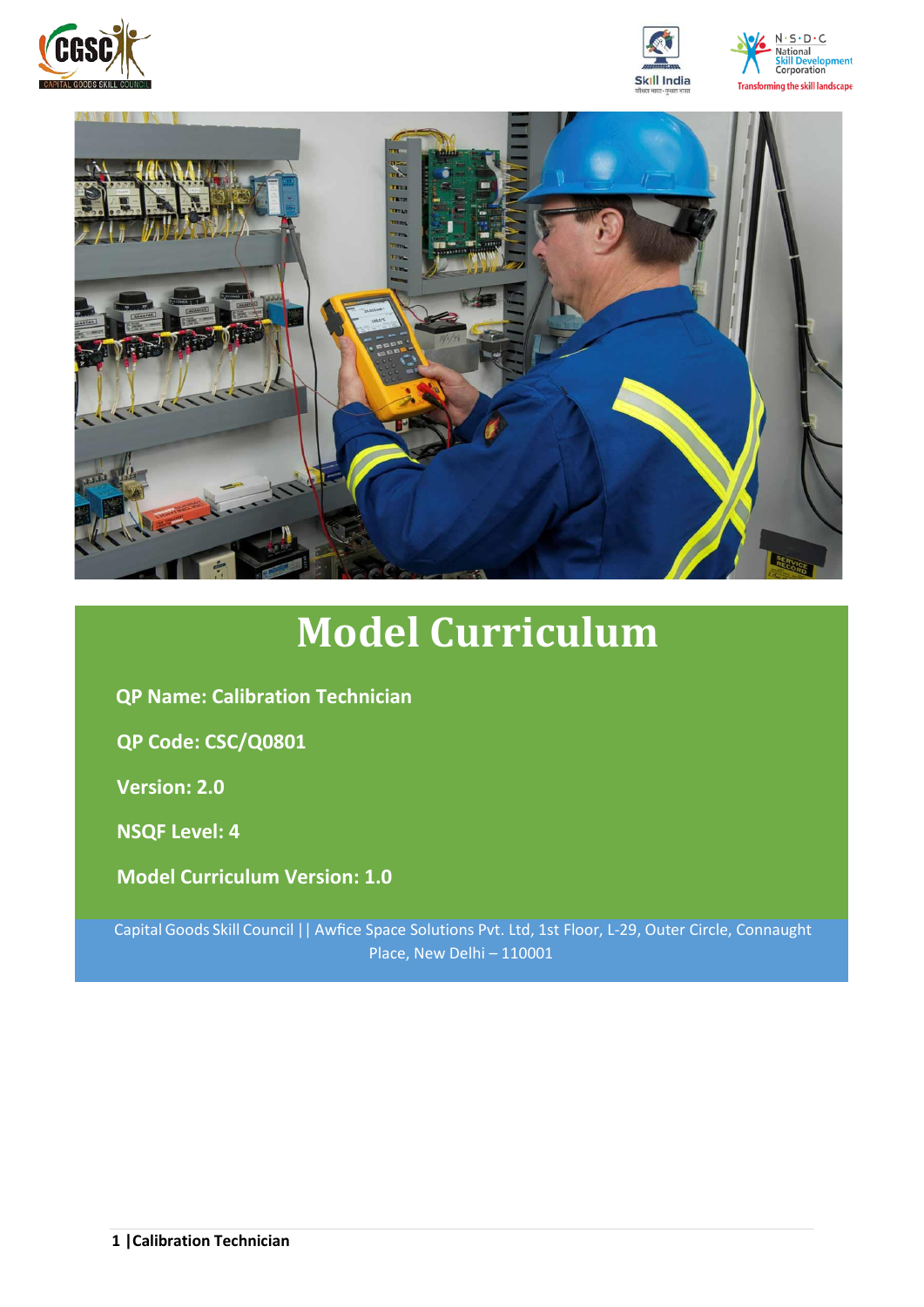



## **Table of Contents**

| Module 3: Process of coordinating with co-workers to achieve work efficiency 12               |
|-----------------------------------------------------------------------------------------------|
| Module 4: Process of calibrating hydraulic, pneumatic and mechanical measuring and control    |
| Module 5: Process of calibrating electrical and electronic measuring and control equipment 17 |
|                                                                                               |
|                                                                                               |
|                                                                                               |
|                                                                                               |
|                                                                                               |
|                                                                                               |
|                                                                                               |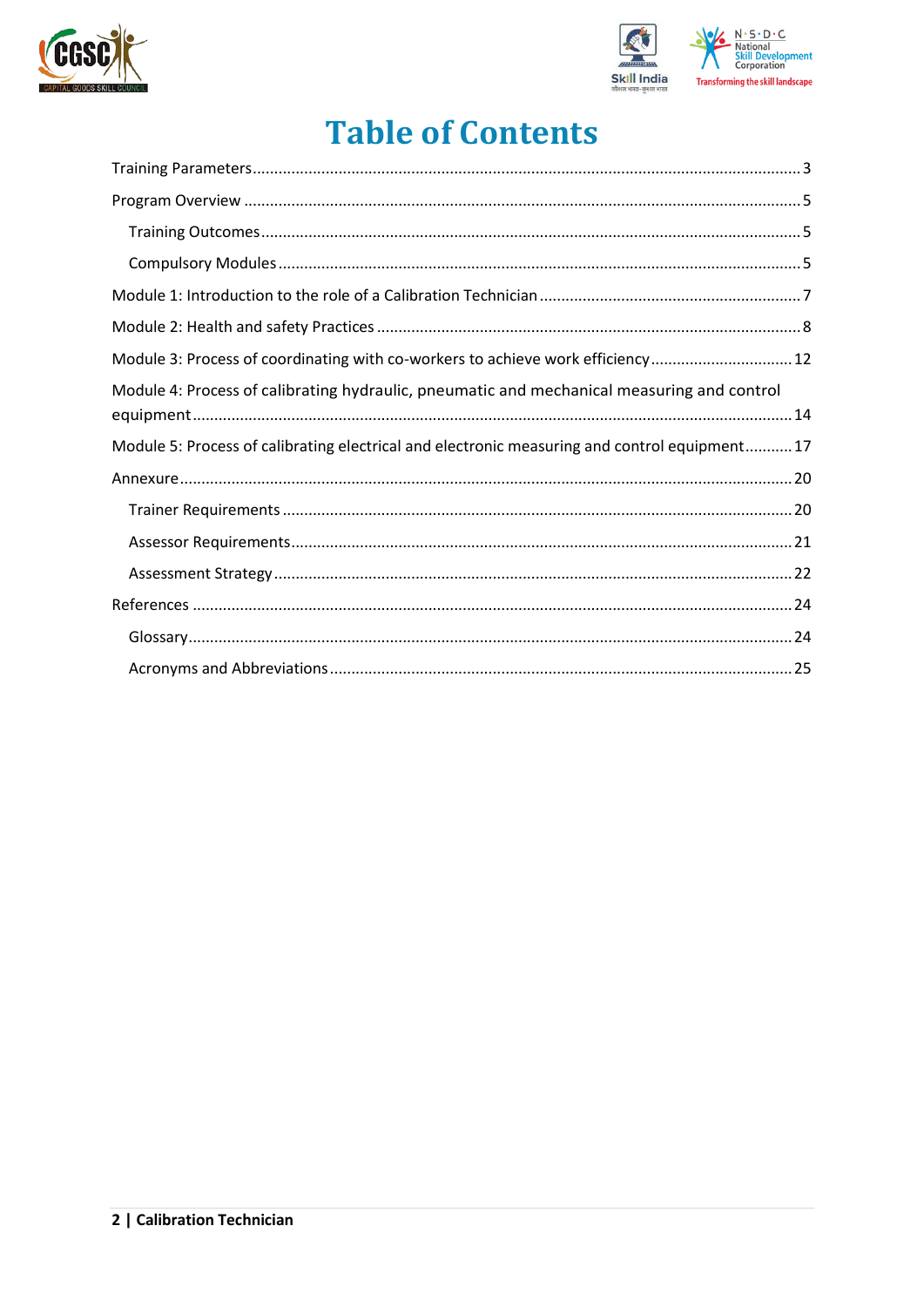



## **Training Parameters**

<span id="page-2-0"></span>

| <b>Sector</b>                                                     | Capital Goods                                                                                                                                                                                                                                                                                                                                                                                                                                                                |  |  |  |
|-------------------------------------------------------------------|------------------------------------------------------------------------------------------------------------------------------------------------------------------------------------------------------------------------------------------------------------------------------------------------------------------------------------------------------------------------------------------------------------------------------------------------------------------------------|--|--|--|
| Sub-Sector                                                        | Machine Tools, Plastics Manufacturing Machinery, Textile<br>Manufacturing Machinery, Process Plant Machinery, Electrical<br>and Power Machinery                                                                                                                                                                                                                                                                                                                              |  |  |  |
| Occupation                                                        | Calibration and Instrumentation                                                                                                                                                                                                                                                                                                                                                                                                                                              |  |  |  |
| Country                                                           | India                                                                                                                                                                                                                                                                                                                                                                                                                                                                        |  |  |  |
| <b>NSQF Level</b>                                                 | 4                                                                                                                                                                                                                                                                                                                                                                                                                                                                            |  |  |  |
| Aligned to NCO/ISCO/ISIC Code                                     | NCO-2015/7311.67                                                                                                                                                                                                                                                                                                                                                                                                                                                             |  |  |  |
| <b>Minimum Educational Qualification and</b><br><b>Experience</b> | 8th Class Pass + ITI (2years) with 2 years of experience in the<br>relevant field<br><b>OR</b><br>10th Class Pass with 2 years of experience in the relevant<br>field<br><b>OR</b><br>10th Class Pass + ITI (1 year) with 1 year of experience in the<br>relevant field<br><b>OR</b><br>10th Class Pass + ITI (2 years)<br><b>OR</b><br>12th Class Pass with 6 months of experience in the relevant<br>field<br><b>OR</b><br>Certified in NSQF-L3 Operator - Calibration and |  |  |  |
|                                                                   | Instrumentation with 2 years of experience in the relevant<br>field                                                                                                                                                                                                                                                                                                                                                                                                          |  |  |  |
| <b>Pre-Requisite License or Training</b>                          | <b>NA</b>                                                                                                                                                                                                                                                                                                                                                                                                                                                                    |  |  |  |
| <b>Minimum Job Entry Age</b>                                      | 18 Years                                                                                                                                                                                                                                                                                                                                                                                                                                                                     |  |  |  |
| <b>Last Reviewed On</b>                                           | <b>NA</b>                                                                                                                                                                                                                                                                                                                                                                                                                                                                    |  |  |  |
| <b>Next Review Date</b>                                           | <b>NA</b>                                                                                                                                                                                                                                                                                                                                                                                                                                                                    |  |  |  |
| <b>NSQC Approval Date</b>                                         | <b>NA</b>                                                                                                                                                                                                                                                                                                                                                                                                                                                                    |  |  |  |
| <b>QP Version</b>                                                 | 2.0                                                                                                                                                                                                                                                                                                                                                                                                                                                                          |  |  |  |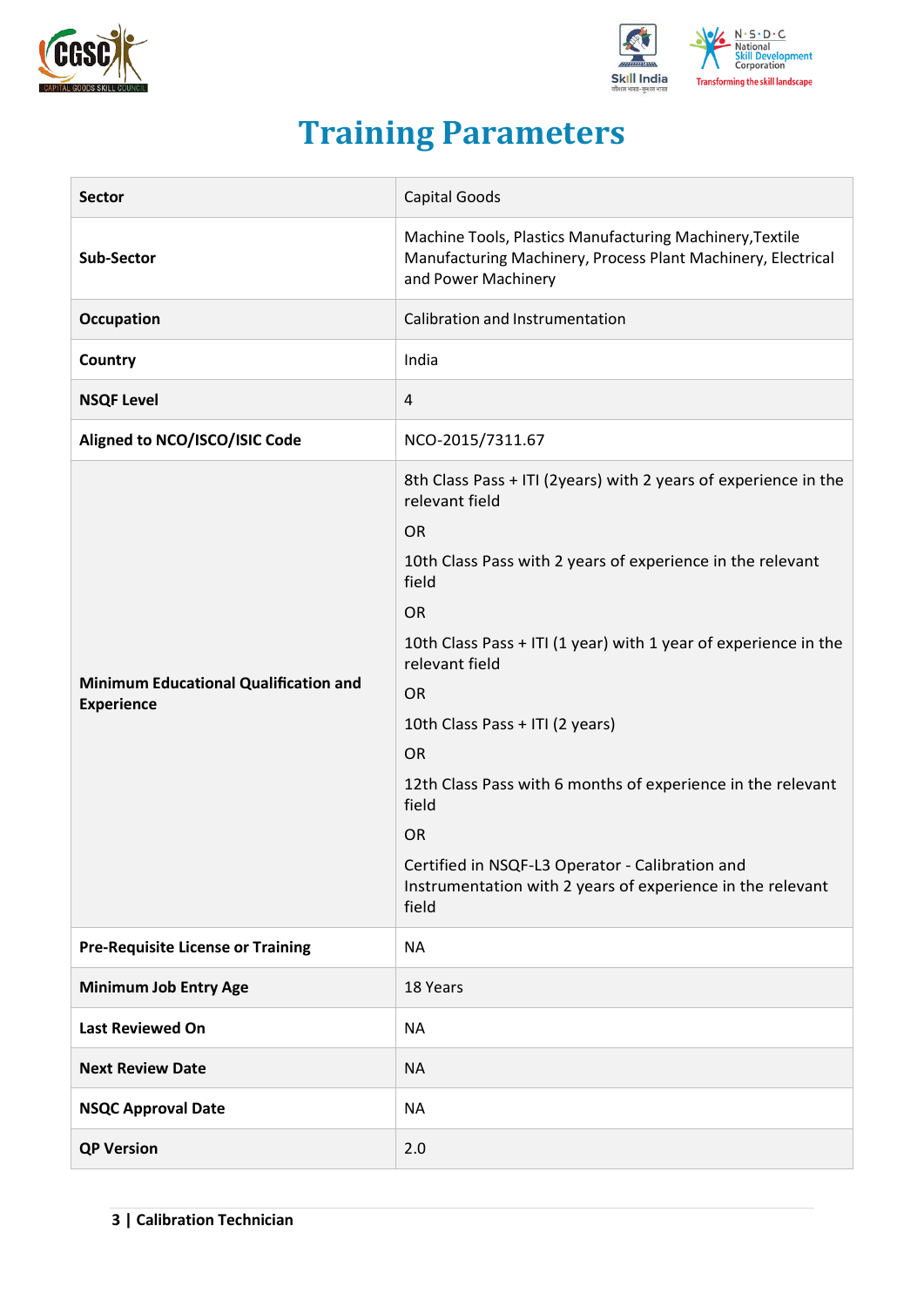



| <b>Model Curriculum Creation Date</b>    | <b>NA</b> |
|------------------------------------------|-----------|
| <b>Model Curriculum Valid Up to Date</b> | <b>NA</b> |
| <b>Model Curriculum Version</b>          | 1.0       |
| <b>Minimum Duration of the Course</b>    | 420 Hours |
| <b>Maximum Duration of the Course</b>    | 420 Hours |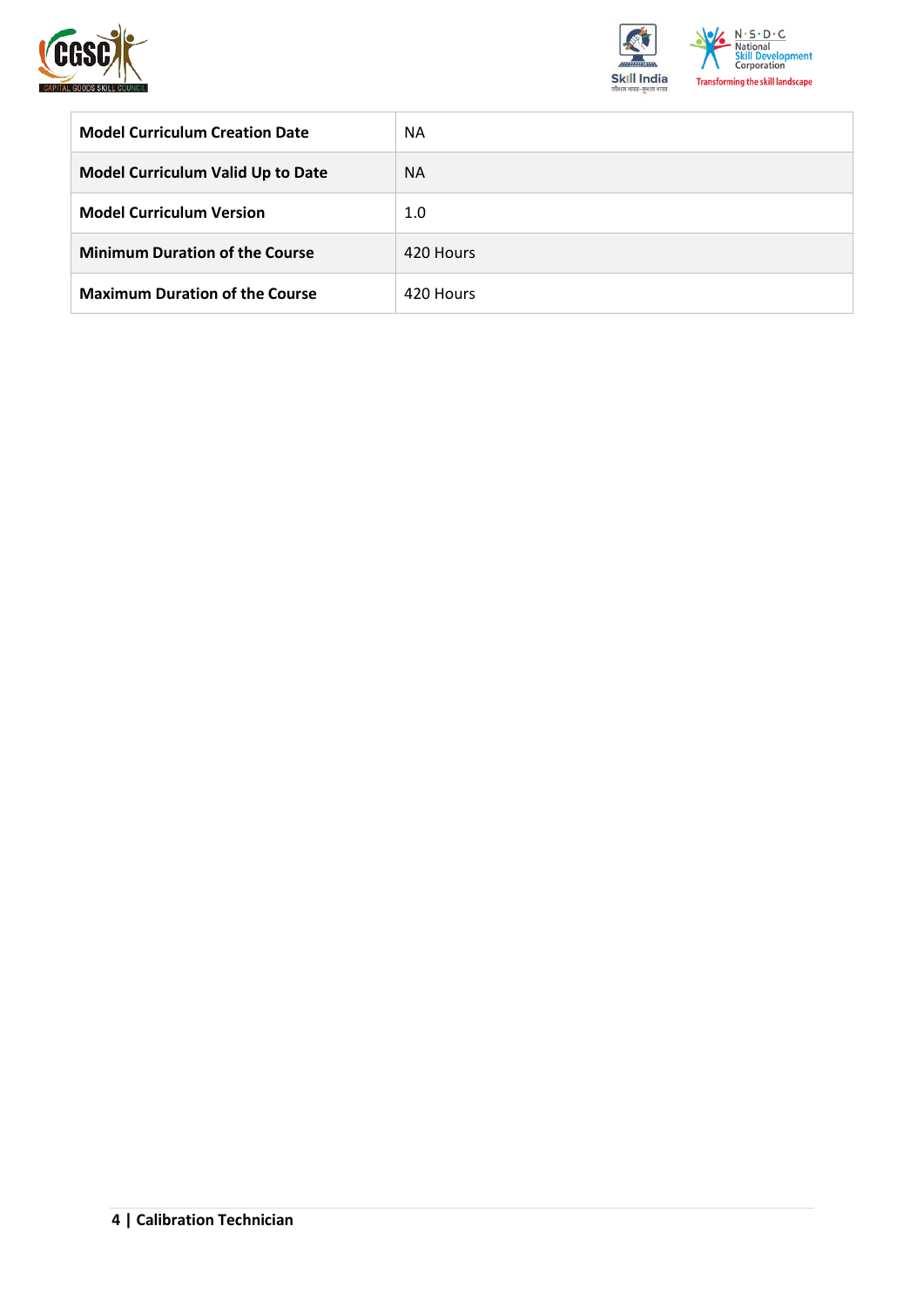



## **Program Overview**

<span id="page-4-0"></span>This section summarizes the end objectives of the program along with its duration.

#### <span id="page-4-1"></span>**Training Outcomes**

At the end of the program, the learner should have acquired the listed knowledge and skills to:

- Explain the importance of following the health and safety practices at work.
- Demonstrate ways to coordinate with co-workers to achieve work efficiency.
- Demonstrate the process of calibrating hydraulic, pneumatic and mechanical measuring and control equipment.
- Demonstrate the process of calibrating electrical and electronic measuring and control equipment.

#### <span id="page-4-2"></span>**Compulsory Modules**

The table lists the modules and their duration corresponding to the Compulsory NOS of the QP.

| <b>NOS and Module Details</b>                                                                                                 | <b>Theory</b><br><b>Duration</b> | <b>Practical</b><br><b>Duration</b> | On-the-Job<br><b>Training Duration</b><br>(Mandatory) | <b>On-the-Job Training</b><br><b>Duration</b><br>(Recommended) | <b>Total</b><br><b>Duration</b> |
|-------------------------------------------------------------------------------------------------------------------------------|----------------------------------|-------------------------------------|-------------------------------------------------------|----------------------------------------------------------------|---------------------------------|
| <b>Bridge Module</b>                                                                                                          | 04:00                            | 00:00                               | 0:00                                                  | 00:00                                                          | 04:00                           |
| Module 1: Introduction to<br>the role of a Calibration<br>Technician                                                          | 04:00                            | 0:00                                | 0:00                                                  | 00:00                                                          | 04:00                           |
| <b>CSC/N1335 Follow the</b><br>health and safety practices<br>at work<br><b>NOS Version-2.0</b><br><b>NSQF Level-3</b>        | 20:00                            | 60:00                               | 0:00                                                  | 00:00                                                          | 80:00                           |
| Module 2: Health and safety<br>practices                                                                                      | 20:00                            | 60:00                               | 0:00                                                  | 00:00                                                          | 80:00                           |
| <b>CSC/N1336 Coordinate with</b><br>co-workers to achieve work<br>efficiency<br><b>NOS Version-2.0</b><br><b>NSQF Level-3</b> | 20:00                            | 60:00                               | 0:00                                                  | 00:00                                                          | 80:00                           |
| Module 3: Process of<br>coordinating with co-<br>workers to achieve work<br>efficiency                                        | 20:00                            | 60:00                               | 0:00                                                  | 00:00                                                          | 80:00                           |
| <b>CSC/N0801 Calibrate</b><br>hydraulic, pneumatic and<br>mechanical measuring and<br>control equipment                       | 40:00                            | 90:00                               | 0:00                                                  | 00:00                                                          | 130:00                          |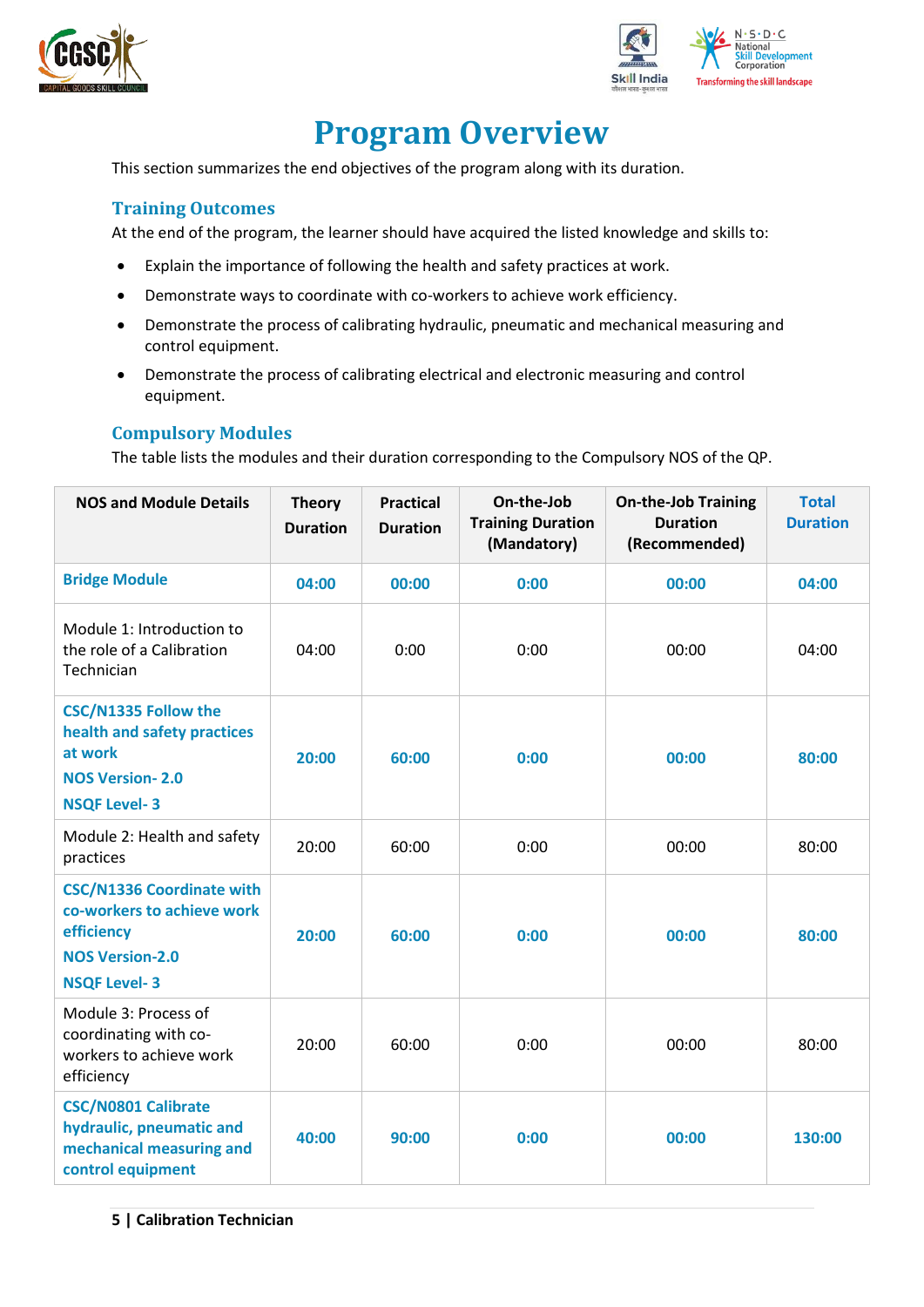



| <b>NOS Version-2.0</b><br><b>NSQF Level-4</b>                                                                                                  |        |        |      |       |        |
|------------------------------------------------------------------------------------------------------------------------------------------------|--------|--------|------|-------|--------|
| Module 4: Process of<br>calibrating hydraulic,<br>pneumatic and mechanical<br>measuring and control<br>equipment                               | 40:00  | 90:00  | 0:00 | 00:00 | 130:00 |
| <b>CSC/N0802 Calibrate</b><br>electrical and electronic<br>measuring and control<br>equipment<br><b>NOS Version-2.0</b><br><b>NSQF Level-4</b> | 36:00  | 90:00  | 0:00 | 00:00 | 126:00 |
| Module 5: Process of<br>calibrating electrical and<br>electronic measuring and<br>control equipment                                            | 36:00  | 90:00  | 0:00 | 00:00 | 126:00 |
| <b>Total Duration</b>                                                                                                                          | 120:00 | 300:00 | 0:00 | 00:00 | 420:00 |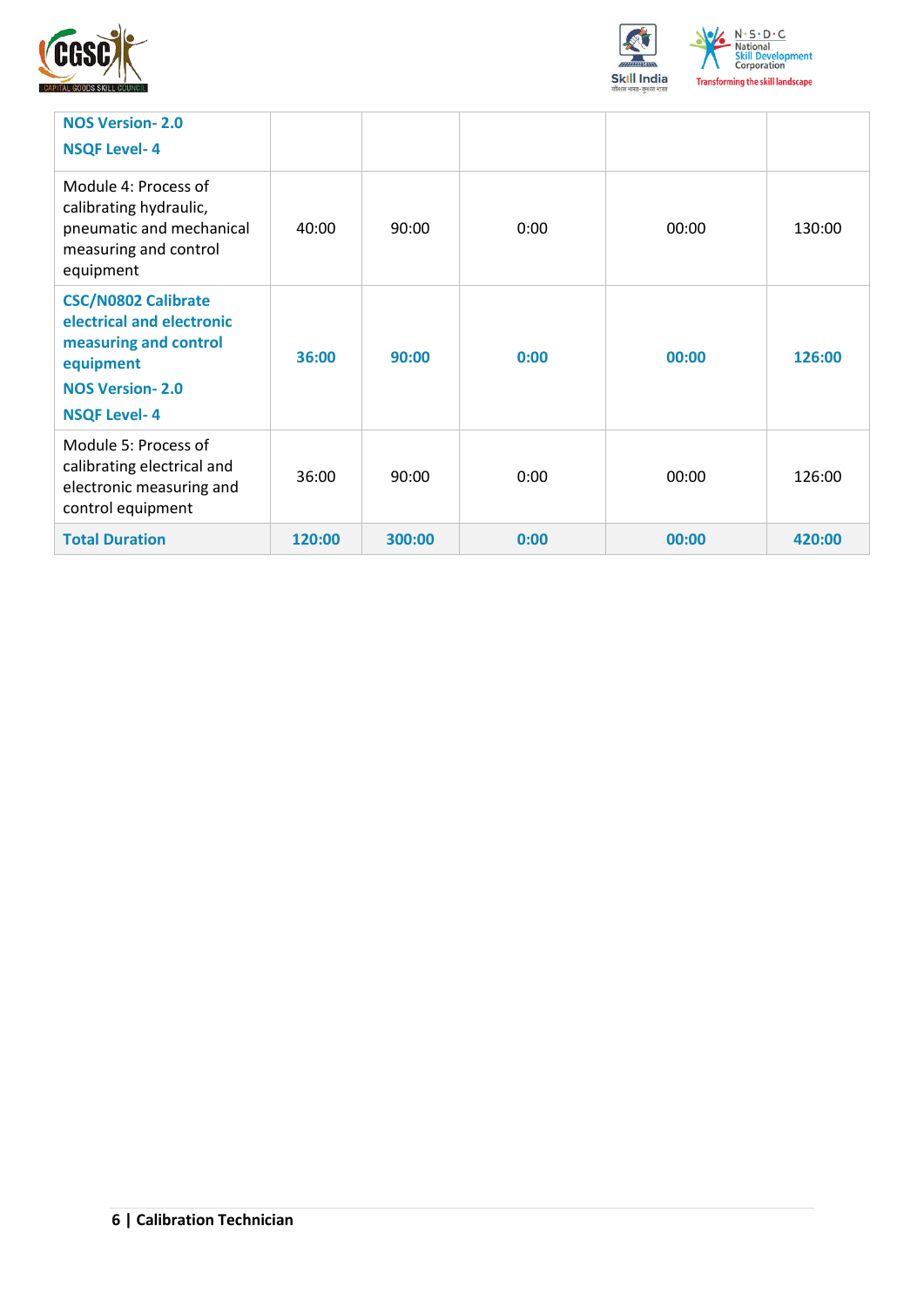



## **Module Details**

### <span id="page-6-0"></span>**Module 1: Introduction to the role of a Calibration Technician**

#### *Bridge Module*

#### **Terminal Outcomes:**

• Discuss the job role of a Calibration Technician.

| <b>Duration: 04:00</b>                                                                            | <b>Duration: 0:00</b>                    |  |  |  |  |
|---------------------------------------------------------------------------------------------------|------------------------------------------|--|--|--|--|
| Theory – Key Learning Outcomes                                                                    | <b>Practical - Key Learning Outcomes</b> |  |  |  |  |
| Describe the size and scope of the<br>$\bullet$<br>capital good industry and its sub-<br>sectors. |                                          |  |  |  |  |
| Discuss the role and responsibilities<br>$\bullet$<br>of a Calibration Technician.                |                                          |  |  |  |  |
| Identify various employment<br>٠<br>opportunities for a Calibration<br>Technician.                |                                          |  |  |  |  |
| <b>Classroom Aids</b>                                                                             |                                          |  |  |  |  |
| Training Kit - Trainer Guide, Presentations, Whiteboard, Marker, Projector, Laptop, Video Films   |                                          |  |  |  |  |
| <b>Tools, Equipment and Other Requirements</b>                                                    |                                          |  |  |  |  |
| ΝA                                                                                                |                                          |  |  |  |  |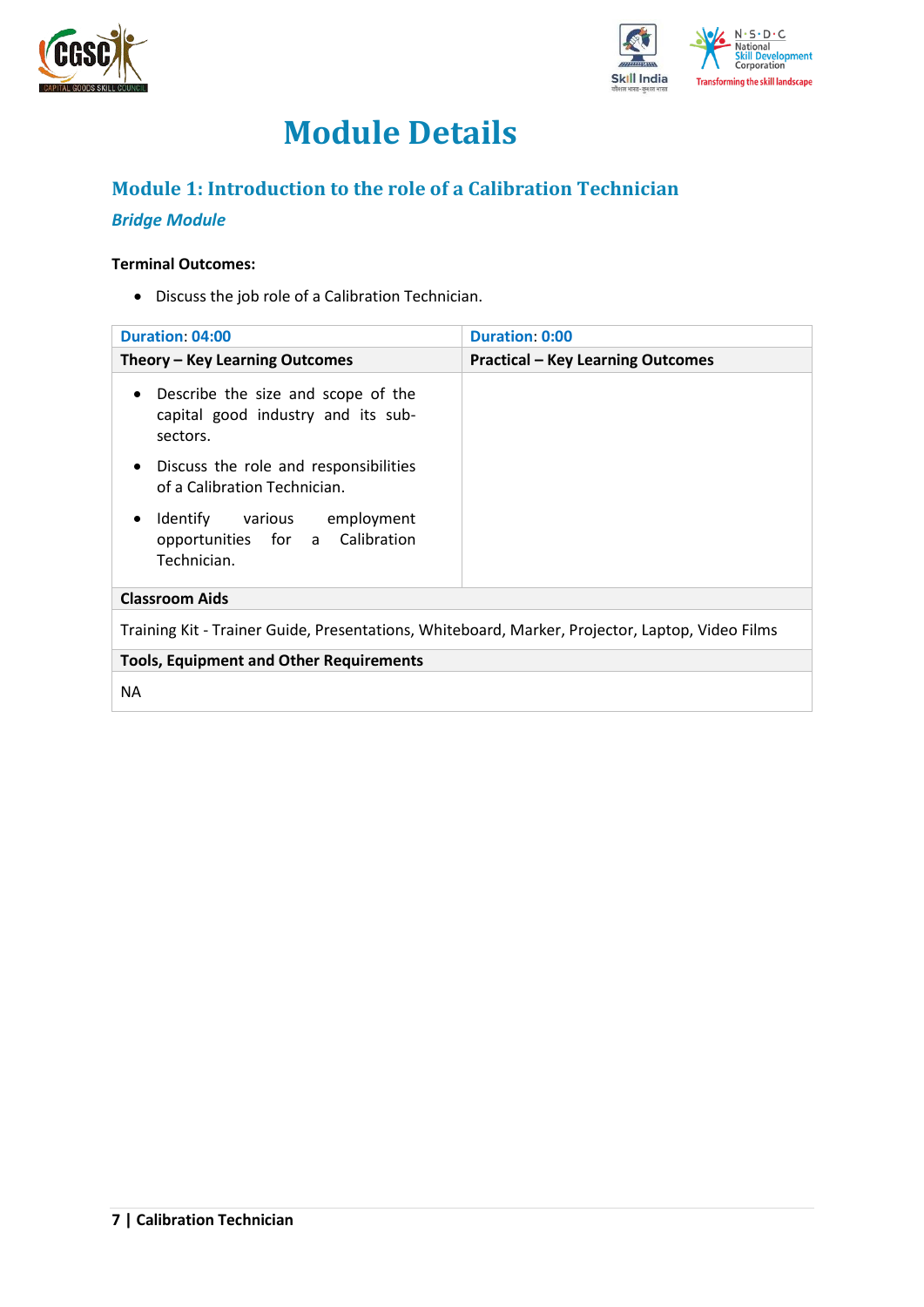



## <span id="page-7-0"></span>**Module 2: Health and safety Practices** *Mapped to CSC/N1335 v2.0*

#### **Terminal Outcomes:**

- Demonstrate ways to maintain personal health and safety.
- Describe the process of assisting in hazard management.
- Explain how to check the first aid box, firefighting and safety equipment.
- Describe the process of assisting in waste management.
- Explain the importance of following the fire safety guidelines.
- Explain the importance of following the emergency and first-aid procedures.
- Demonstrate the process of carrying out relevant documentation and review.

| Duration: 20:00                                                                                                                                                                                                                   | Duration: 60:00                                                                                                                                                                                             |
|-----------------------------------------------------------------------------------------------------------------------------------------------------------------------------------------------------------------------------------|-------------------------------------------------------------------------------------------------------------------------------------------------------------------------------------------------------------|
| Theory - Key Learning Outcomes                                                                                                                                                                                                    | <b>Practical - Key Learning Outcomes</b>                                                                                                                                                                    |
| Explain the recommended practices<br>$\bullet$<br>to be followed to ensure protection<br>from infections and transmission to<br>others, such as the use of hand<br>sanitizer and face mask.<br>Explain the importance and process | Demonstrate the use of appropriate<br>$\bullet$<br>Personal Protective Equipment (PPE)<br>relevant to the task and work<br>conditions.<br>Demonstrate<br>handle<br>how<br>to<br>hazardous materials safely. |
| of checking the work conditions,<br>assessing the potential health and<br>safety risks, and take appropriate<br>measures to mitigate them.                                                                                        | Demonstrate the process of testing<br>$\bullet$<br>the firefighting and various safety<br>equipment to ensure they are in<br>usable condition.                                                              |
| Explain the importance and process<br>$\bullet$<br>of selecting and using the appropriate<br>PPE relevant to the task and work<br>conditions.                                                                                     | Demonstrate the process of recycling<br>٠<br>and disposing different types of<br>waste appropriately.                                                                                                       |
| Explain the<br>recommended<br>$\bullet$<br>techniques to be followed while<br>lifting and moving heavy objects to<br>avoid injury.                                                                                                | Demonstrate<br>how<br>the<br>to<br>use<br>appropriate type of fire extinguisher<br>to extinguish different types of fires<br>safely.                                                                        |
| Explain the importance of following<br>$\bullet$<br>the manufacturer's instructions and<br>workplace safety guidelines while                                                                                                      | Demonstrate how to administer<br>appropriate first aid to the injured<br>personnel.                                                                                                                         |
| working on heavy machinery, tools<br>and equipment.                                                                                                                                                                               | Demonstrate<br>the<br>οf<br>process<br>$\bullet$<br>Cardiopulmonary<br>performing                                                                                                                           |
| Explain the importance and process<br>٠<br>of identifying existing and potential<br>hazards at work.                                                                                                                              | Resuscitation (CPR) on a potential<br>victim of cardiac arrest.                                                                                                                                             |
| Describe the process of assessing the<br>$\bullet$<br>potential risks and injuries associated<br>with the various hazards.                                                                                                        | Demonstrate the process of carrying<br>٠<br>documentation<br>appropriate<br>out<br>following a health and safety incident<br>at work, including all the required<br>information.                            |
| Explain how to prevent or minimise<br>different types of hazards.                                                                                                                                                                 |                                                                                                                                                                                                             |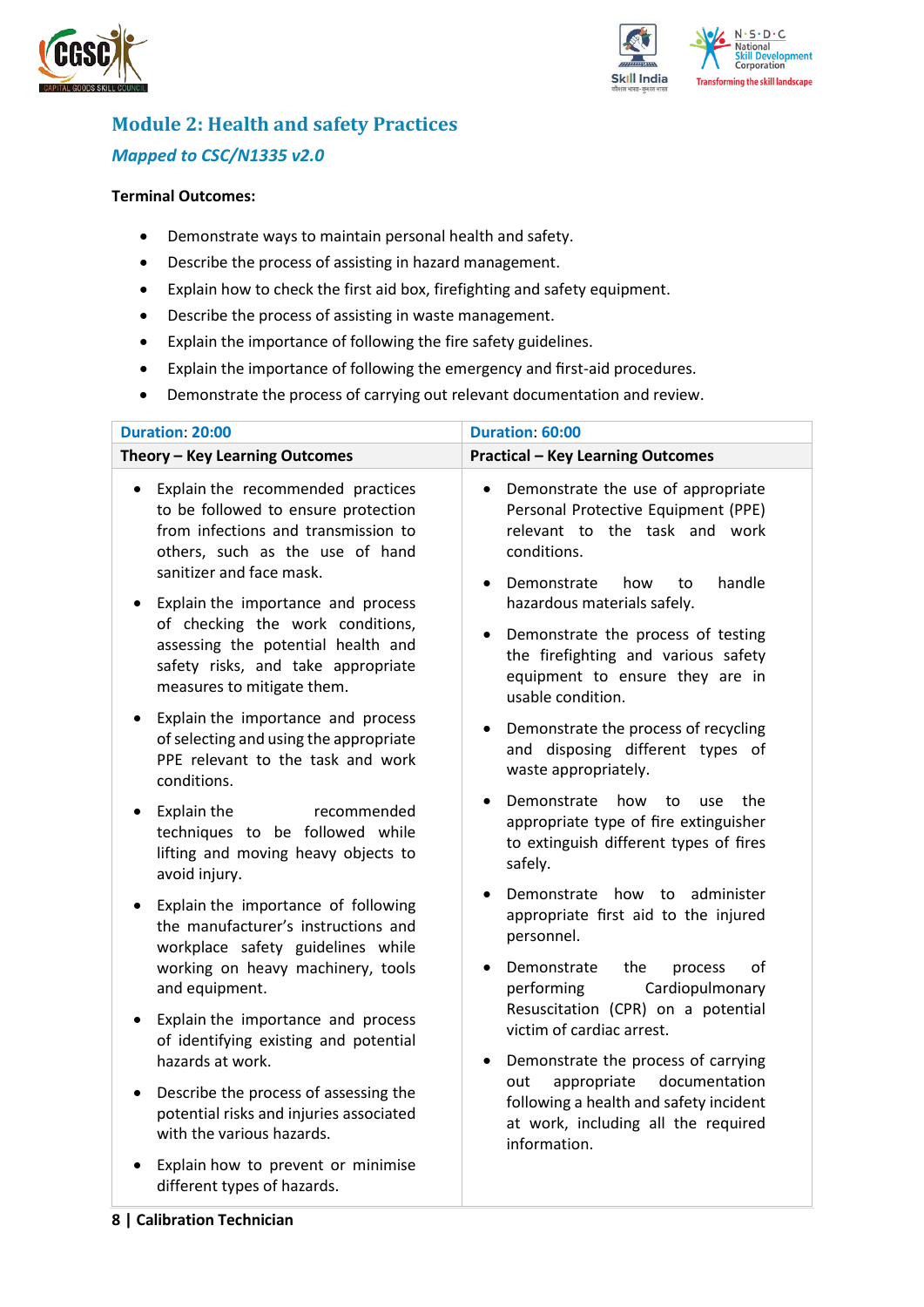



 $N.5.0.6$ National **Skill Development**<br>Corporation **Transforming the skill landscape** 

- Explain how to handle and store hazardous materials safely.
- Explain the importance of ensuring the first aid box is updated with the relevant first aid supplies.
- Describe the process of checking and testing the firefighting and various safety equipment to ensure they are in a usable condition.
- Explain the criteria for segregating waste into appropriate categories.
- Describe the appropriate methods for recycling the recyclable waste.
- Describe the process of disposing of the non-recyclable waste safely and the applicable regulations.
- Explain the use of different types of fire extinguishers to extinguish different types of fires.
- State the recommended practices to be followed for a safe rescue during a fire emergency.
- Explain how to request assistance from the fire department to extinguish a serious fire.
- Explain the appropriate practices to be followed during workplace emergencies to ensure safety and minimise loss to organisational property.
- State the common health and safety hazards present in a work environment, associated risks, and how to mitigate them.
- State the safe working practices to be followed while working at various hazardous sites and using electrical equipment.
- Explain the importance of ensuring easy access to firefighting and safety equipment.
- Explain the appropriate preventative and remedial actions to be taken in the case of exposure to toxic materials, such as poisonous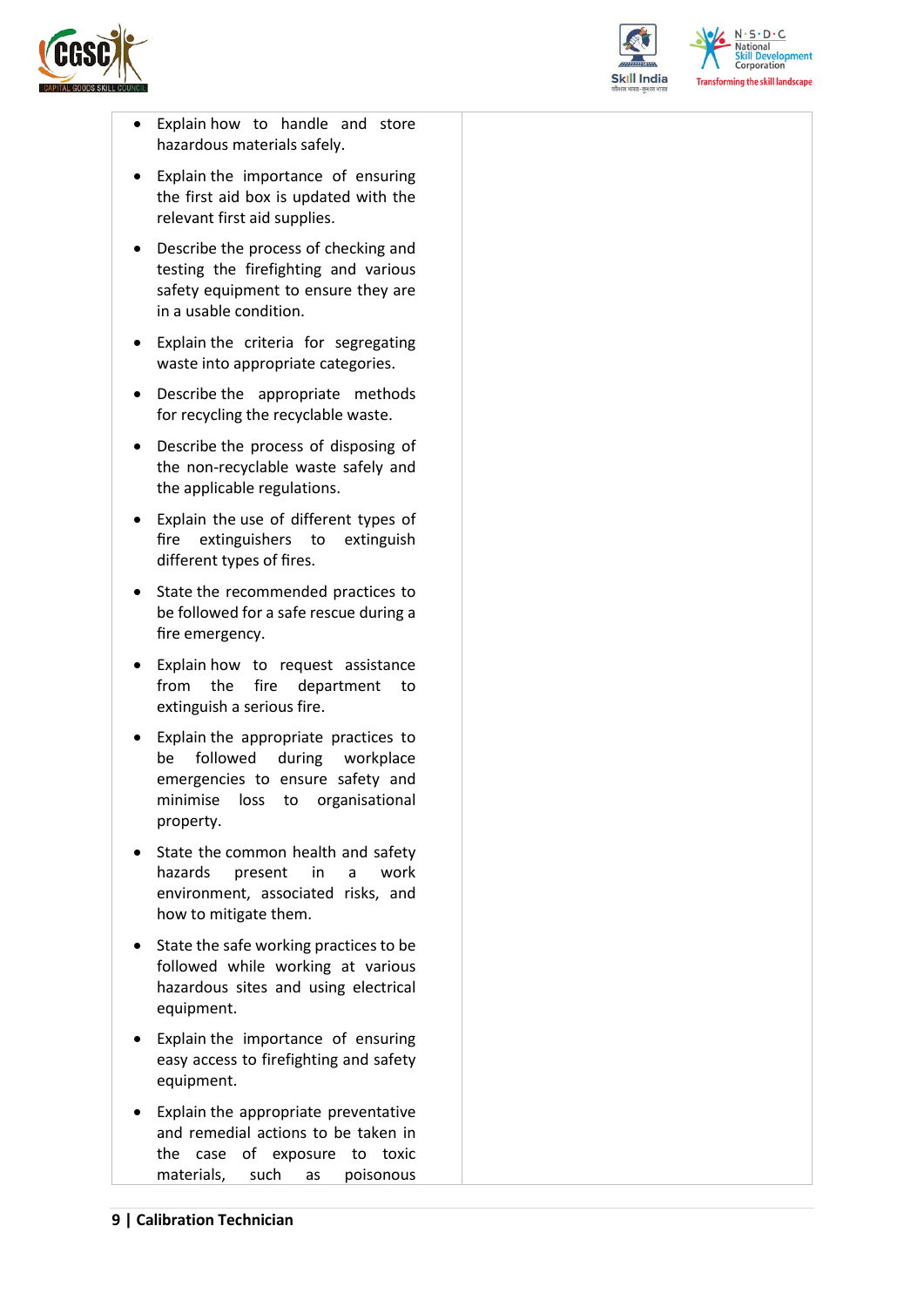



 $N \cdot S \cdot D \cdot C$ National **Skill Development**<br>Corporation **Transforming the skill landscape** 

chemicals and gases.

- Explain various causes of fire in different work environments and the recommended precautions to be taken to prevent fire accidents.
- Describe different methods of extinguishing fire.
- List different materials used for extinguishing fire.
- Explain the applicable rescue techniques to be followed during a fire emergency.
- Explain the importance of placing safety signs and instructions at strategic locations in a workplace and following them.
- Explain different types of first aid treatment to be provided for different types of injuries.
- State the potential injuries associated with incorrect manual handling.
- Explain how to move an injured person safely.
- State various hazards associated with the use of various machinery, tools, implements, equipment and materials.
- Explain the importance of ensuring no obstruction and free access to fire exits.
- Explain how to free a person from electrocution safely.
- Explain how to administer appropriate first aid to an injured person.
- Explain how to perform Cardiopulmonary Resuscitation (CPR).
- Explain the importance of coordinating with the emergency services to request urgent medical assistance for persons requiring professional medical attention or hospitalisation.
- State the appropriate documentation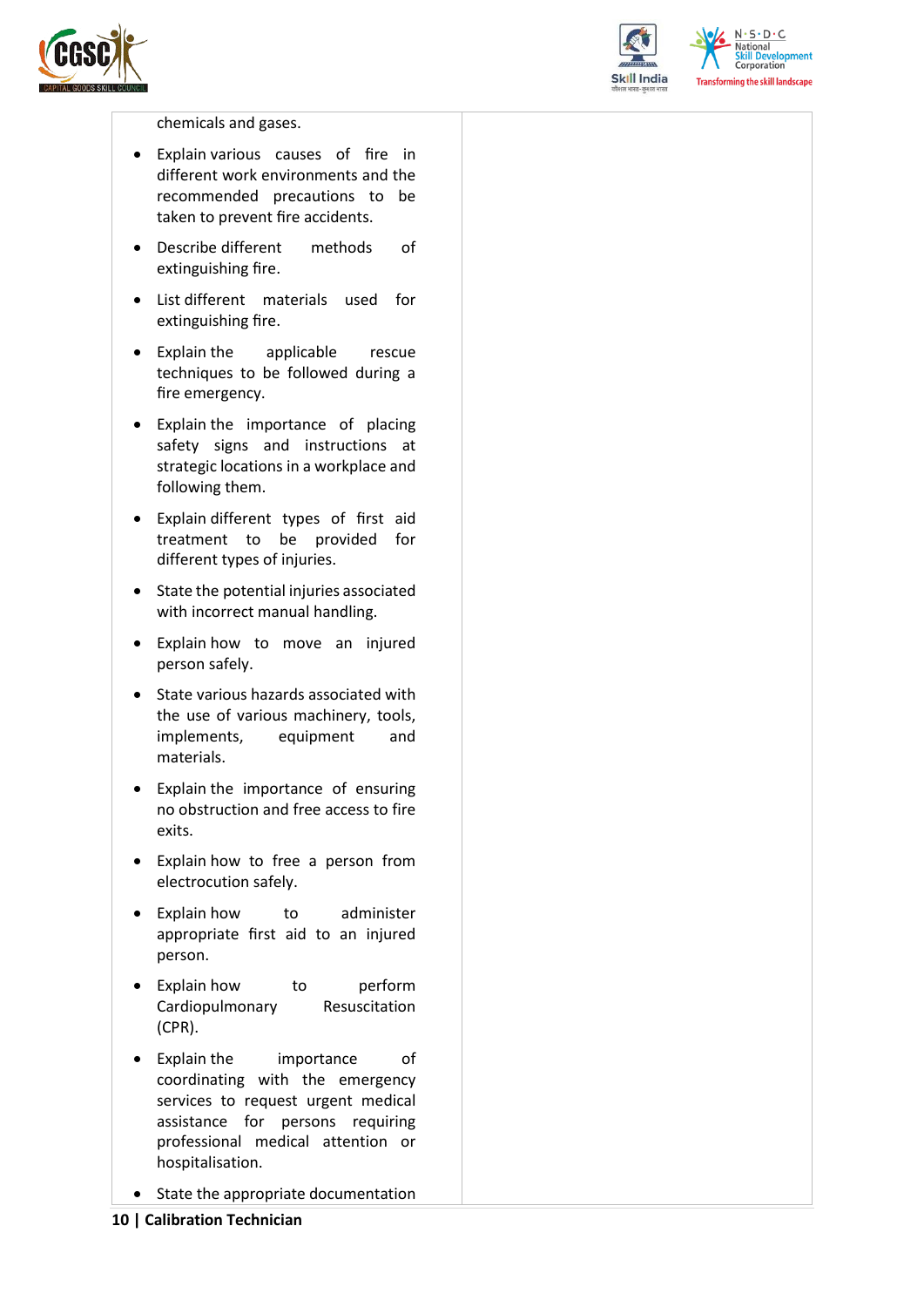



to be carried out following a health and safety incident at work, and the relevant information to be included.

- Explain the importance and process of reviewing the health and safety conditions at work regularly or following an incident.
- Explain the importance and process of implementing appropriate changes to improve the health and safety conditions at work.

#### **Classroom Aids**

Computer, Projection Equipment, PowerPoint Presentation and Software, Facilitator's Guide, Participant's Handbook.

#### **Tools, Equipment and Other Requirements**

Personal Protective Equipment, Cleaning Equipment and Materials, Sanitizer, Soap, Mask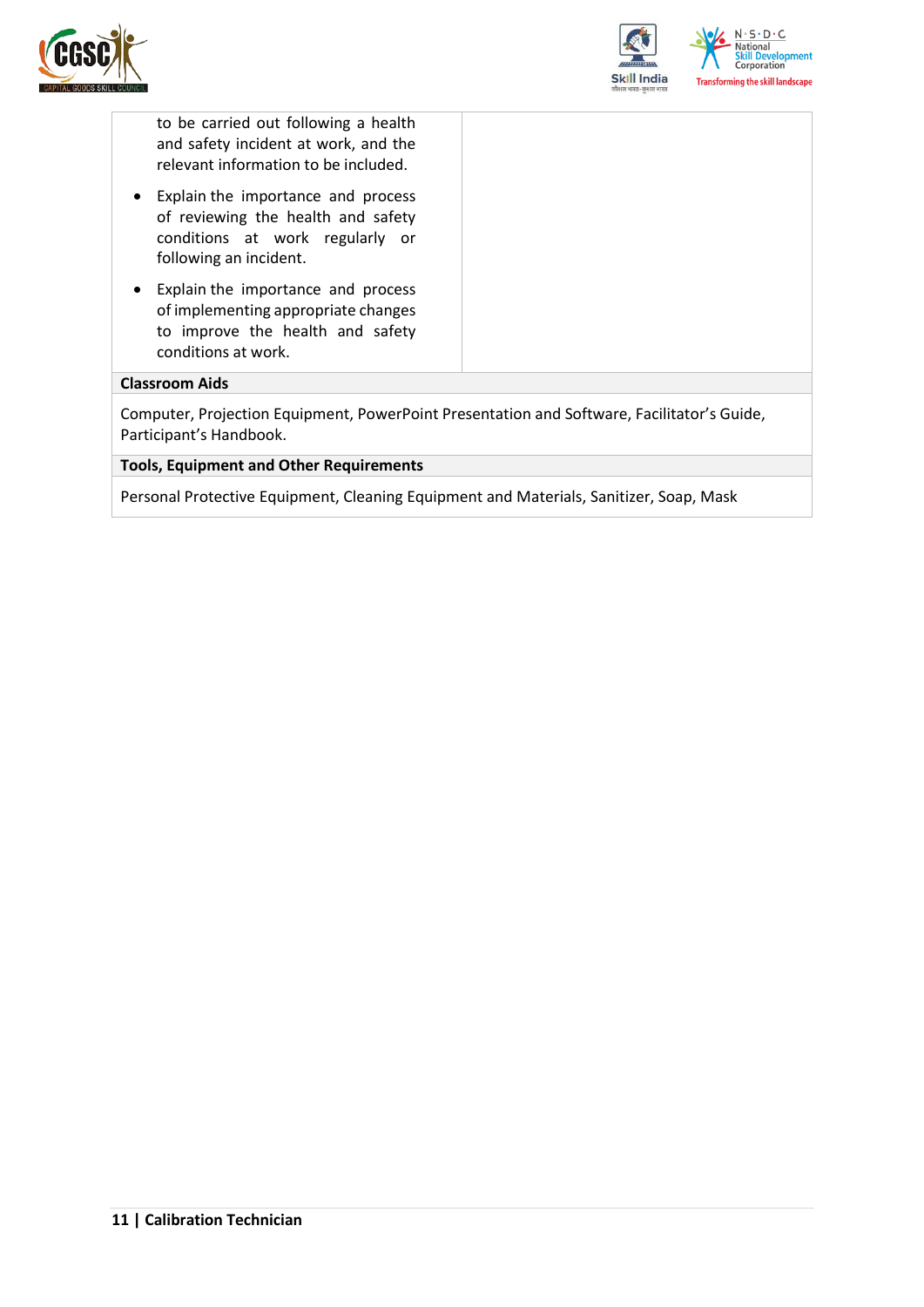



## <span id="page-11-0"></span>**Module 3: Process of coordinating with co-workers to achieve work efficiency**

### *Mapped to NOS CSC/N1336 v2.0*

#### **Terminal Outcomes:**

- Demonstrate ways to Work and communicate effectively with co-workers.
- Discuss ways to promote diversity and inclusion at the workplace.

| <b>Duration: 20:00</b>                                                                                                                                                                                    | Duration: 60:00                                                                                                                                                                                           |
|-----------------------------------------------------------------------------------------------------------------------------------------------------------------------------------------------------------|-----------------------------------------------------------------------------------------------------------------------------------------------------------------------------------------------------------|
| Theory - Key Learning Outcomes                                                                                                                                                                            | <b>Practical - Key Learning Outcomes</b>                                                                                                                                                                  |
| Explain the importance and process<br>٠<br>of effective communication in the<br>workplace.<br>Explain the<br>barriers to<br>effective<br>$\bullet$<br>communication<br>and<br>how<br>to<br>overcome them. | Demonstrate<br>the<br>of<br>process<br>preparing the relevant documents<br>and reports as per the supervisor's<br>instructions, providing appropriate<br>information<br>clearly<br>and<br>systematically. |
| Explain the importance of teamwork<br>$\bullet$<br>in an organisation's and individual's<br>success.                                                                                                      | Demonstrate how to mentor and<br>assist subordinates in the execution<br>of their work responsibilities.                                                                                                  |
| Explain the importance of active<br>$\bullet$<br>listening in the work environment.                                                                                                                       | Demonstrate the process of using<br>efficiently<br>various<br>resources<br>to<br>utilisation and<br>ensure maximum                                                                                        |
| State the appropriate techniques to<br>٠<br>be followed for active listening.                                                                                                                             | minimum wastage.<br>Demonstrate how to communicate                                                                                                                                                        |
| Explain the importance of tone and<br>٠<br>pitch ineffective communication.                                                                                                                               | clearly and<br>politely to ensure<br>effective communication with co-                                                                                                                                     |
| Explain the importance of avoiding<br>٠<br>casual expletives and unpleasant<br>while<br>communicating<br>terms<br>professional circles.                                                                   | workers.<br>Demonstrate appropriate verbal and<br>non-verbal communication that is<br>respectful of genders and disability.                                                                               |
| Explain the<br>importance<br>οf<br>٠<br>maintaining discipline and ethical<br>behaviour at work.                                                                                                          |                                                                                                                                                                                                           |
| State the<br>common<br>for<br>reasons<br>$\bullet$<br>interpersonal conflict and how to<br>resolve them.                                                                                                  |                                                                                                                                                                                                           |
| Explain the importance of developing<br>effective working relationships for<br>professional success.                                                                                                      |                                                                                                                                                                                                           |
| Describe the process of expressing<br>addressing<br>and<br>grievances<br>appropriately and effectively.                                                                                                   |                                                                                                                                                                                                           |
| Explain the importance and process<br>of planning daily tasks to ensure their<br>timely completion and efficient use of                                                                                   |                                                                                                                                                                                                           |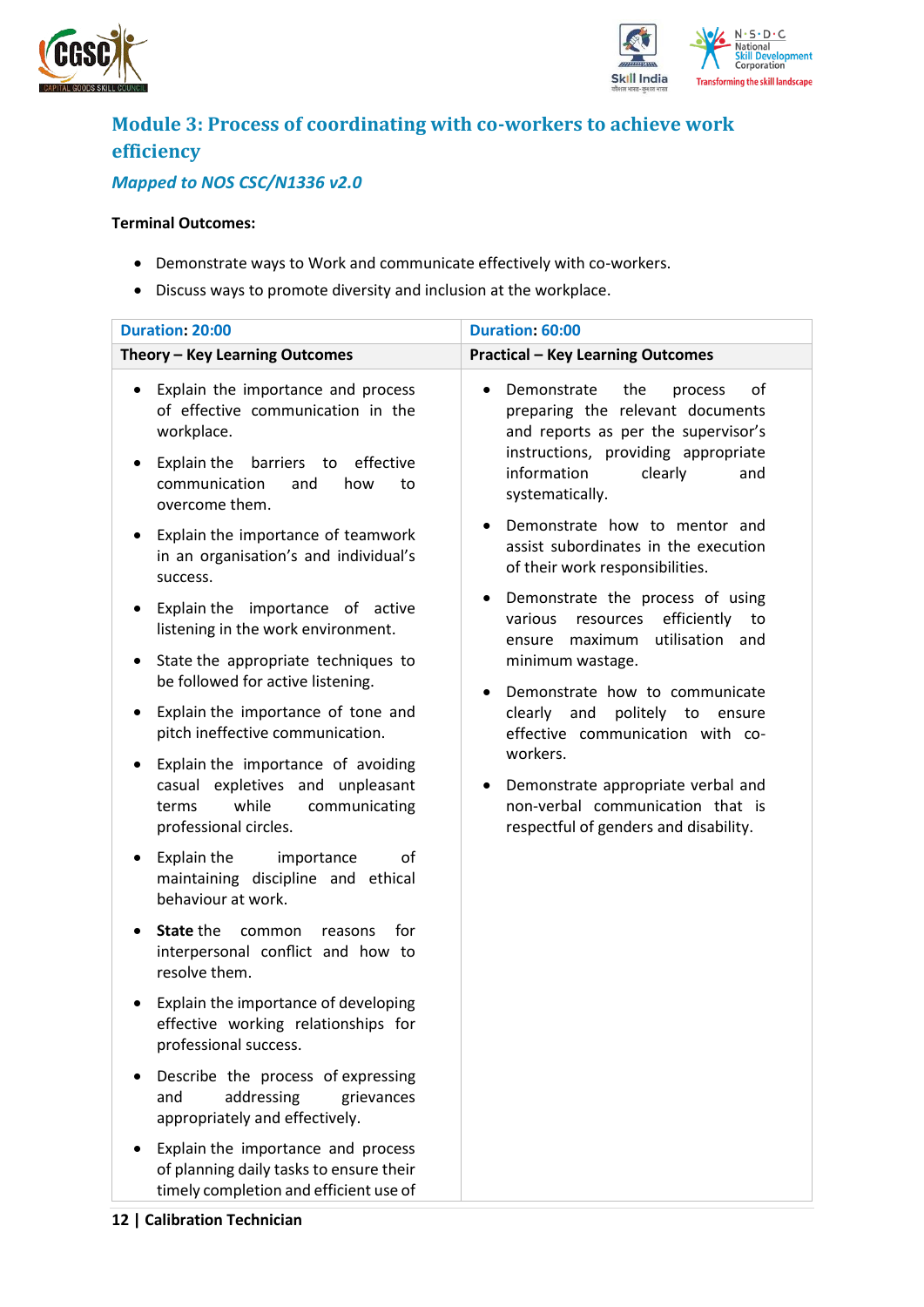



 $N.5.0.6$ **National Skill Development**<br>Corporation **Transforming the skill landscape** 

#### time.

- Explain the importance of adhering to the limits of authority at work.
- Explain the importance of following the applicable quality standards and timescales at work.
- Explain the importance of coordinating with co-workers to achieve the work objectives efficiently.
- Explain the relevant documentation requirements.
- Explain the importance of providing appropriate information clearly and systematically in work documents.
- State the escalation matrix to be followed to deal with out of authority tasks and concerns.
- Explain the importance and process of mentoring and assisting subordinates in the execution of their work responsibilities.
- Explain how to identify possible disruptions to work prevent them.
- Explain how to use various resources efficiently to ensure maximum utilisation and minimum wastage.
- Explain the recommended practices to be followed at work to avoid and resolve conflicts at work.
- Explain the importance and process of efficient and timely dissemination of information to the authorised personnel.
- Explain the procedure to report inappropriate behaviour e.g., harassment.

#### **Classroom Aids:**

Training Kit (Trainer Guide, Presentations). Whiteboard, Marker, Projector, Laptop

#### **Tools, Equipment and Other Requirements**

NA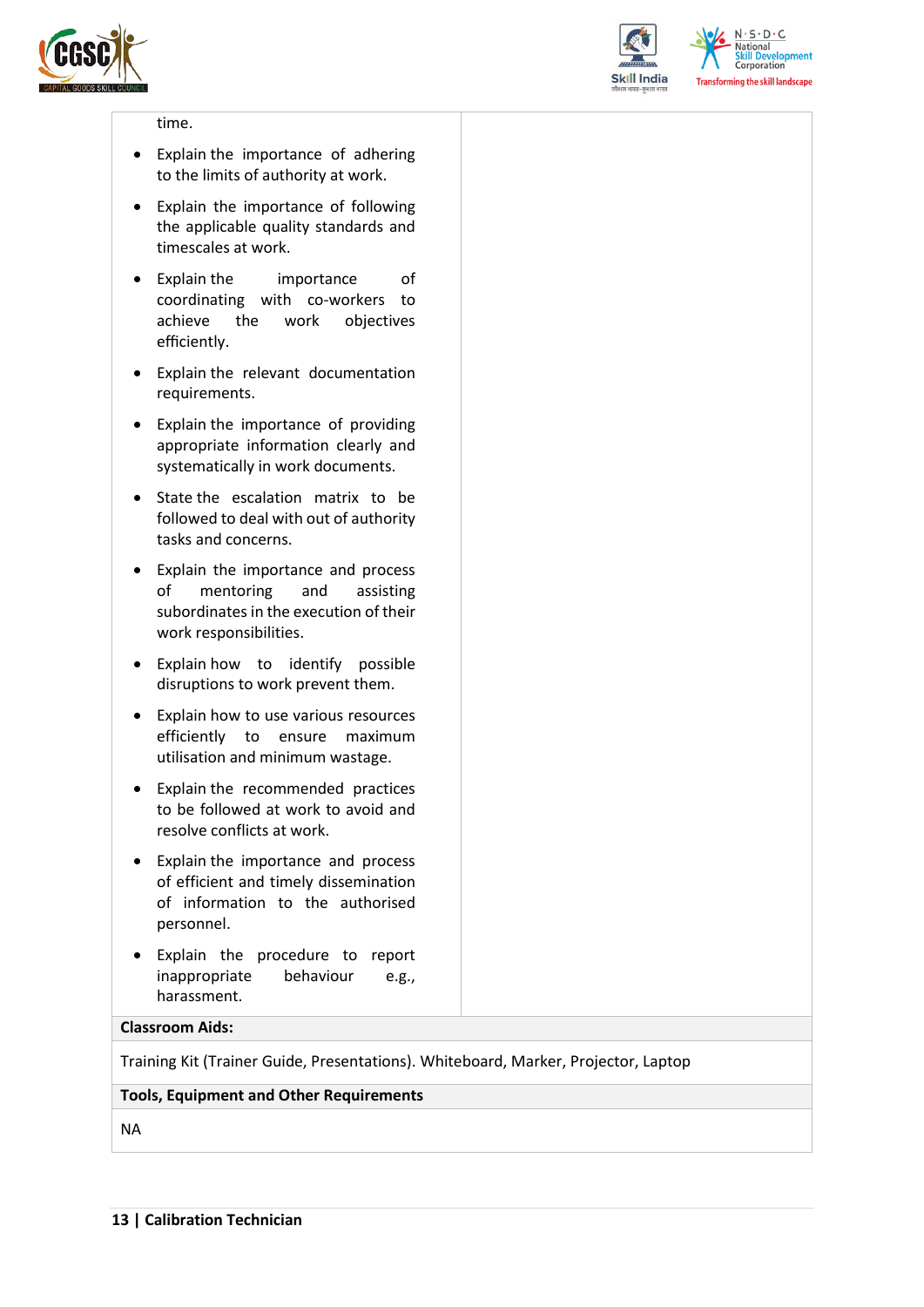



### <span id="page-13-0"></span>**Module 4: Process of calibrating hydraulic, pneumatic and mechanical measuring and control equipment** *Mapped to CSC/N0801 v2.0*

#### **Terminal Outcomes:**

- Describe the process of preparing for testing and calibration activities.
- Demonstrate the process of testing the measuring and control equipment.
- Demonstrate the process of analysing and reporting the test results.
- Demonstrate the process of calibrating the measuring and control equipment.
- Explain the importance of using resources optimally.

| Duration: 40:00                                                                                                                                                                        | <b>Duration: 90:00</b>                                                                                                            |
|----------------------------------------------------------------------------------------------------------------------------------------------------------------------------------------|-----------------------------------------------------------------------------------------------------------------------------------|
| Theory - Key Learning Outcomes                                                                                                                                                         | <b>Practical - Key Learning Outcomes</b>                                                                                          |
| State the applicable standards and<br>$\bullet$<br>regulations regarding the use of<br>measuring equipment.                                                                            | Demonstrate how to<br>repair<br>and<br>$\bullet$<br>replace<br>the<br>testing<br>tools<br>and<br>equipment, as appropriate.       |
| Explain the concepts and benefits of<br>$\bullet$<br>Industry 4.0 and Industrial Internet of<br>Things (IIoT).                                                                         | Demonstrate<br>the<br>οf<br>process<br>conducting various tests such as<br>standard<br>serviceability/calibration                 |
| Describe the process of testing and<br>calibrating the measuring equipment,<br>and the use of relevant tools and                                                                       | special-to-type<br>test;<br>test;<br>operational/function checks; gauge<br>repeatability and reliability test, etc.               |
| equipment such as pressure gauge,<br>standard test gauges, micrometre,<br>jigs and fixtures, insulation tester,<br>Vernier calliper, deadweight tester,<br>manometers, gyroscope, etc. | Demonstrate how to inspect and test<br>the operation of instruments and<br>systems using the appropriate testing<br>devices.      |
| Describe the standard procedure for<br>commissioning and recommissioning<br>measuring equipment.                                                                                       | Demonstrate the process of carry out<br>with<br>appropriate<br>documentation<br>respect to the testing/calibration<br>activities. |
| Explain the<br>specifications,<br>operations<br>components<br>and<br>οf<br>various measuring equipment.                                                                                | the<br>οf<br>Demonstrate<br>process<br>calibrating the measuring and control<br>equipment<br>according<br>the<br>to               |
| List the appropriate checks to be<br>$\bullet$<br>the<br>conducted<br>on<br>measuring<br>equipment.                                                                                    | manufacturer<br>specifications,<br>applicable physical standards and<br>requirements.                                             |
| List common<br>faults<br>found<br>in<br>$\bullet$<br>measuring equipment and how to<br>rectify them.                                                                                   | Show how to use the appropriate<br>calibration tools, equipment, and<br>techniques as per the standard<br>procedure.              |
| Explain the use of the<br>relevant<br>$\bullet$<br>techniques<br>checking<br>for<br>the<br>calibration of measuring equipment<br>for conformance to specifications.                    | Show how to conduct zero and span<br>$\bullet$<br>check on indicators/controllers using<br>the appropriate configuration.         |
| Describe the process of calibrating<br>the measuring equipment according                                                                                                               | Demonstrate the use of various<br>manufacturing<br>industry<br>4.0                                                                |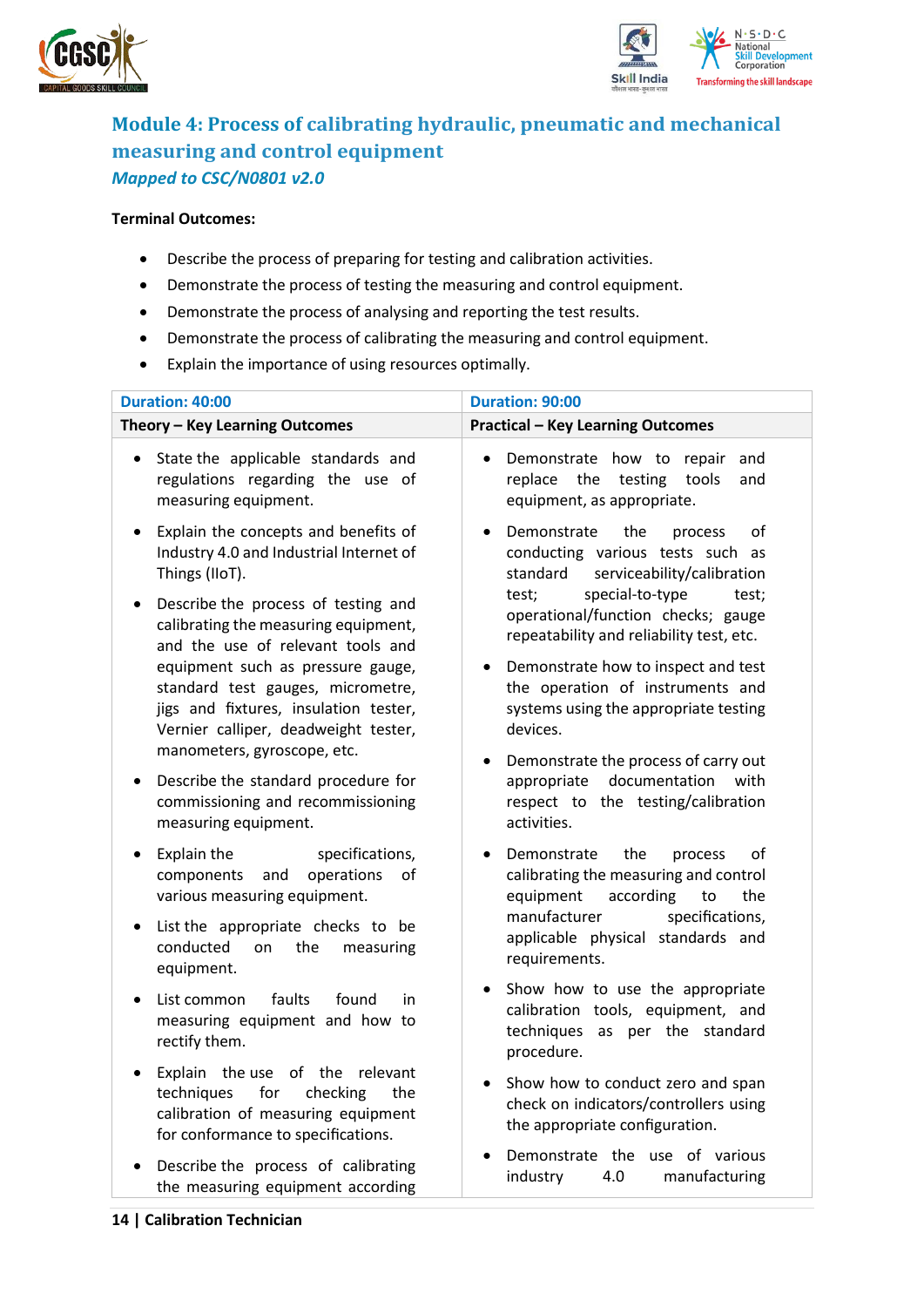



to the applicable physical standards.

- Explain the effects of various faults on the performance and accuracy of measuring equipment.
- List various hazards and controls associated with calibrating measuring equipment.
- Explain the functions of various measuring equipment and applicable tolerance levels for calibration.
- State the applicable instrumentation principles such as controlling density, level, flow, temperature, composition, etc.
- State the principles of hydraulic and pneumatic flow.
- State the application principles for assessing the operation of instrumentation systems/ equipment and components.
- Explain the use of relevant equipment for inspecting and testing the instrumentation system.
- Describe the procedures to be followed for calibrating the instrumentation systems/ equipment and components.
- State the relevant dismantling, reassembly and testing techniques.
- Explain the operations and specifications of the instrumentation system/equipment and acceptable deviations.
- Describe the applicable procedures for isolating instrumentation systems.
- List various faults found in the instrumentation system/equipment components.
- Describe the process of checking and verifying the operational function of the instrumentation system/equipment.
- Describe the process of recording and completing service reports.

#### technologies.

- Demonstrate the process of carry out appropriate documentation such as job cards, progress records, incident reports, calibration and test reports as per the organisational procedures.
- Demonstrate how to use electricity and other resources optimally in various tasks and processes.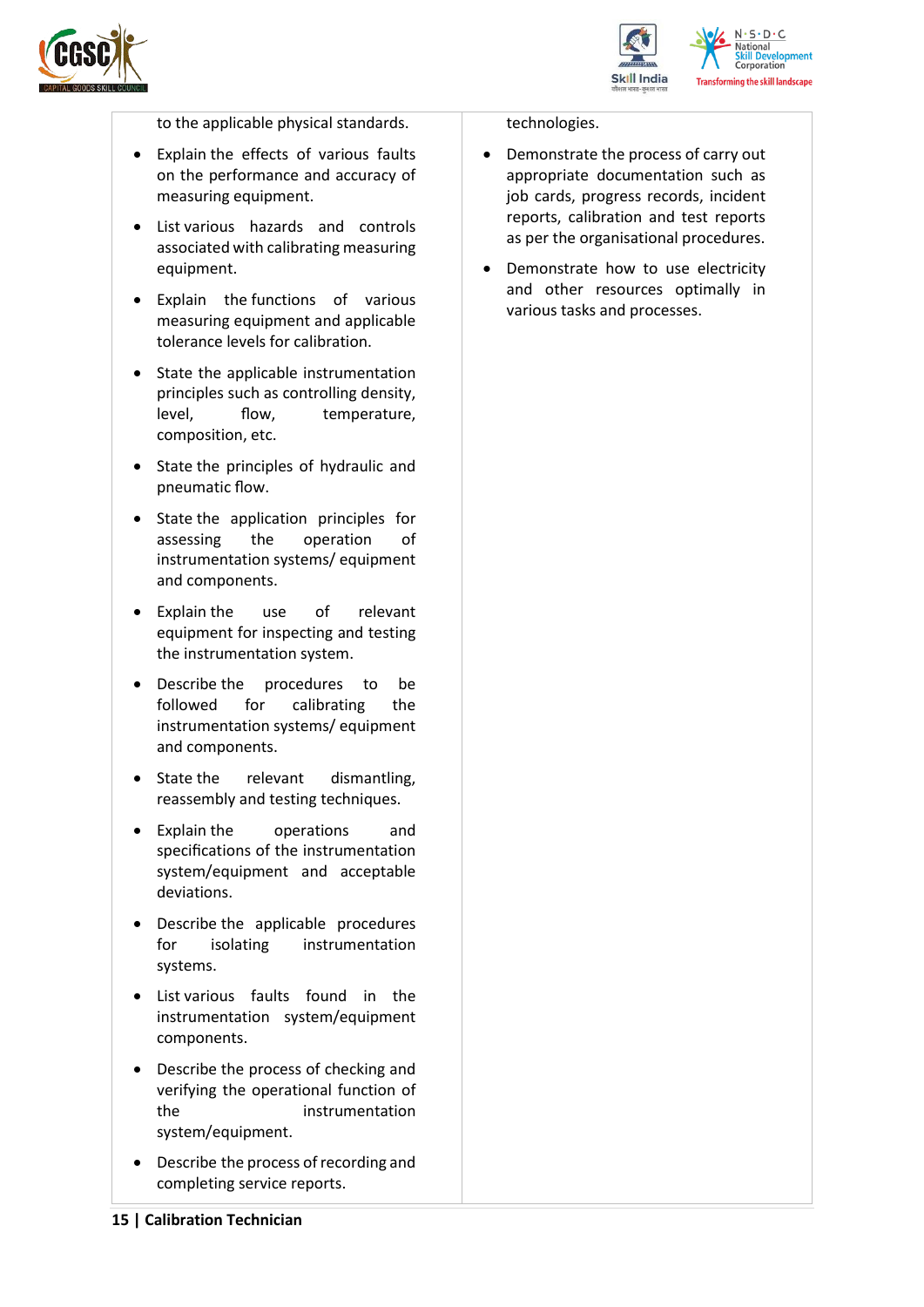



- Explain how to deal with variations between test results and operational specifications.
- List various faults found in the instrumentation system/equipment and components.
- Describe the process of repairing faulty instrumentation system/ equipment.
- Describe the process of conducting zero and span checks on instrumentation systems/equipment.
- Explain functions of load cells/strain gauges, transducers, mechanical governors, control valves, valve actuators, positioners, etc.
- Explain the benefits and methods of resource optimisation.

#### **Classroom Aids**

Training Kit (Trainer Guide, Presentations). Whiteboard, Marker, Projector, Laptop

#### **Tools, Equipment and Other Requirements**

Load Cells, Strain Gauges, Transducers, Mechanical Governors, Pressure Gauges, Micrometers, Jigs and Fixtures, Templates and Patterns, Insulation Testers, Vernier Calliper, Dead Weight Tester, Manometers, Gyroscope, Screw Driver, Testers etc.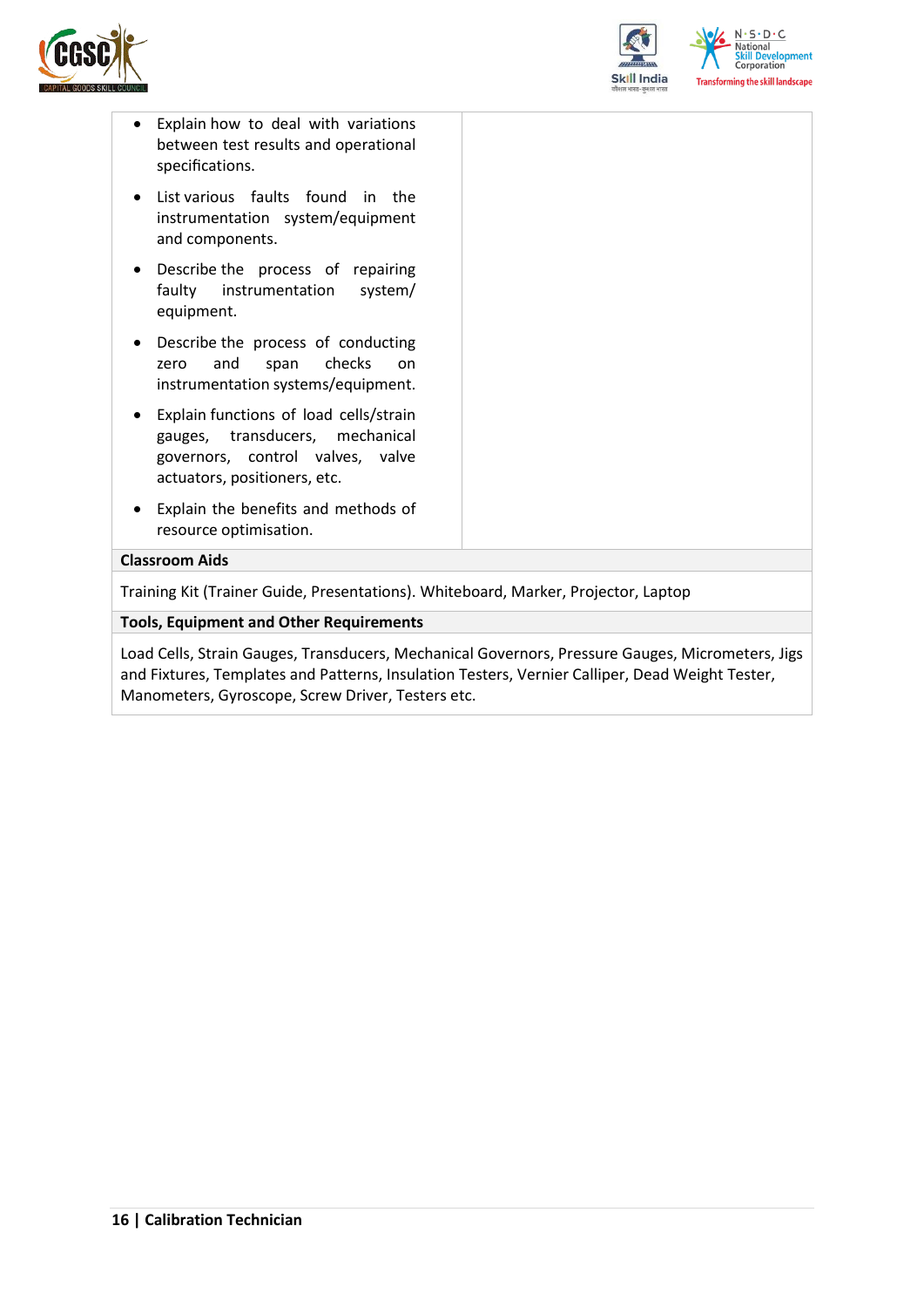



### <span id="page-16-0"></span>**Module 5: Process of calibrating electrical and electronic measuring and control equipment** *Mapped to CSC/N0802 v2.0*

#### **Terminal Outcomes:**

- Describe the process of planning and carrying out the testing activities.
- Demonstrate the process of analysing and reporting the test results.
- Demonstrate the process of calibrating the measuring and control equipment.

| Duration: 36:00                                                                                                                                                                                                                                                                                                                      | Duration: 90:00                                                                                                                                                                                                                                                                                                                                                                                 |  |  |
|--------------------------------------------------------------------------------------------------------------------------------------------------------------------------------------------------------------------------------------------------------------------------------------------------------------------------------------|-------------------------------------------------------------------------------------------------------------------------------------------------------------------------------------------------------------------------------------------------------------------------------------------------------------------------------------------------------------------------------------------------|--|--|
| Theory - Key Learning Outcomes                                                                                                                                                                                                                                                                                                       | <b>Practical - Key Learning Outcomes</b>                                                                                                                                                                                                                                                                                                                                                        |  |  |
| State the applicable standards and<br>regulations with respect to the<br>electrical and electronic measuring<br>and control equipment and their<br>calibration.<br>Describe the standard procedures for<br>٠<br>testing and calibrating the electrical<br>and electronic measuring and control<br>equipment, and the use of relevant | Demonstrate<br>the<br>of<br>process<br>$\bullet$<br>conducting the relevant tests such as<br>gauge repeatability and reliability<br>tests; special-to-type tests; etc.<br>how<br>the<br>Demonstrate<br>to<br>test<br>$\bullet$<br>of<br>operation<br>instruments<br>and<br>systems to diagnose faults using the<br>appropriate testing devices.<br>Demonstrate how to test various<br>$\bullet$ |  |  |
| tools and equipment.<br>Describe the<br>οf<br>process<br>٠<br>commissioning and recommissioning<br>electrical and electronic measuring<br>and control equipment.                                                                                                                                                                     | components<br>such<br>as<br>sensors,<br>transmitters, converters, indicators,<br>analysers, controllers, circuit boards<br>to determine faults/ wear and tear/<br>damage.                                                                                                                                                                                                                       |  |  |
| State the recommended electrical<br>$\bullet$<br>and electronic measuring and control<br>specifications<br>equipment<br>to<br>be<br>maintained.                                                                                                                                                                                      | Demonstrate how to test the sensor<br>$\bullet$<br>units<br>associated<br>with<br>determining/controlling<br>density,<br>flow, temperature,<br>level,<br>the<br>composition of a range of materials,                                                                                                                                                                                            |  |  |
| Describe the process of testing and<br>٠<br>calibrating various components such<br>as sensors, transmitters, converters,<br>analysers, controllers,<br>indicators,<br>power supply units, removable circuit<br>boards, sensor units, etc.                                                                                            | for the correct functioning.<br>Demonstrate the process of carrying<br>٠<br>relevant<br>documentation<br>out<br>regarding the testing activities.<br>Demonstrate<br>of                                                                                                                                                                                                                          |  |  |
| Explain the functions of various<br>٠<br>sensor units that determine/control<br>density, level, flow, temperature,<br>composition etc.                                                                                                                                                                                               | the<br>process<br>$\bullet$<br>calibrating the control and measuring<br>according<br>equipment<br>to<br>the<br>applicable physical standards and<br>manufacturer specifications.                                                                                                                                                                                                                |  |  |
| List the appropriate techniques to be<br>used to check the calibration of<br>measuring and control equipment<br>and ensure their conformance to the<br>recommended/<br>manufacturer<br>specifications and physical standards.                                                                                                        | Show how to use the relevant<br>calibration tools and equipment such<br>as oscilloscope, pressure gauge,<br>current injection device, voltmeter,<br>analogue<br>and<br>digital<br>meter<br>appropriately.                                                                                                                                                                                       |  |  |
| List the common faults found in the                                                                                                                                                                                                                                                                                                  | Demonstrate the process of carrying                                                                                                                                                                                                                                                                                                                                                             |  |  |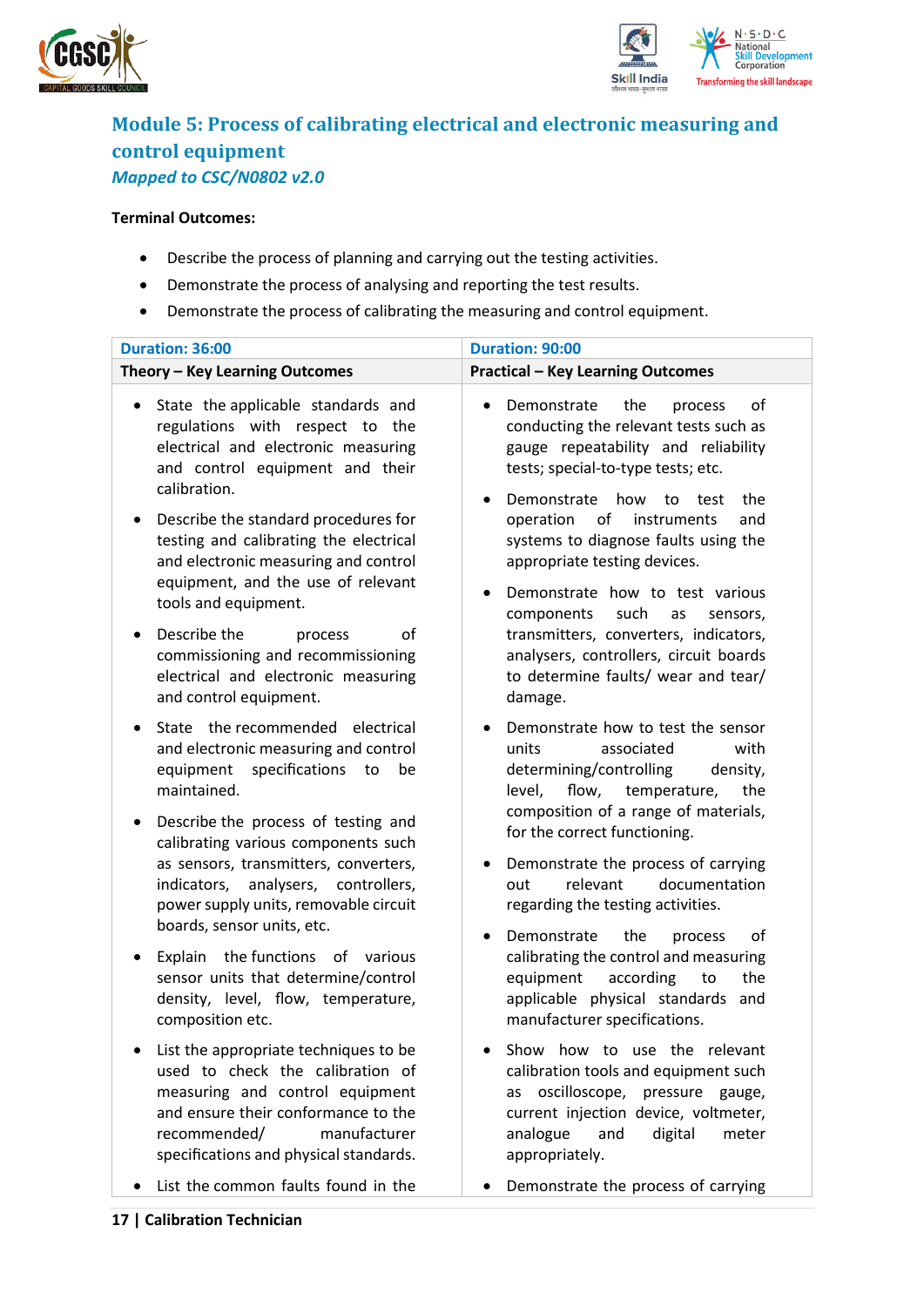



electrical and electronic measuring and control equipment, their effects on the performance/accuracy on equipment performance, and how to rectify them.

- List various hazards associated with calibration of electrical and electronic measuring and control equipment and how to minimise them.
- State the appropriate tolerance levels for calibration of electrical and electronic measuring and control equipment.
- Explain the effects of resistance, capacitance, inductance and impedance upon electrical circuit including Resistance-Inductance-Capacitance (RLC) series circuit.
- Explain how to interpret schematics, wiring and block diagrams.
- Explain the principles of electrical flow.
- Explain the purpose/operational functions of the instrumentation system.
- Describe the process for inspecting, testing, calibrating and repairing instrumentation systems and equipment/ components.
- State the recommended specifications for the relevant instrumentation system and acceptable deviations.
- Explain the applicable dismantling, reassembly and testing techniques.
- Describe the process of isolating instrumentation systems.
- List various faults found in instrumentation system/equipment components, their causes and how to rectify them.
- Describe the procedure for checking<br>and verifying the operational and verifying the operational function of the instrumentation system/equipment.
- Explain how to deal with variations

out appropriate documentation such as job cards, as per the organisational procedures.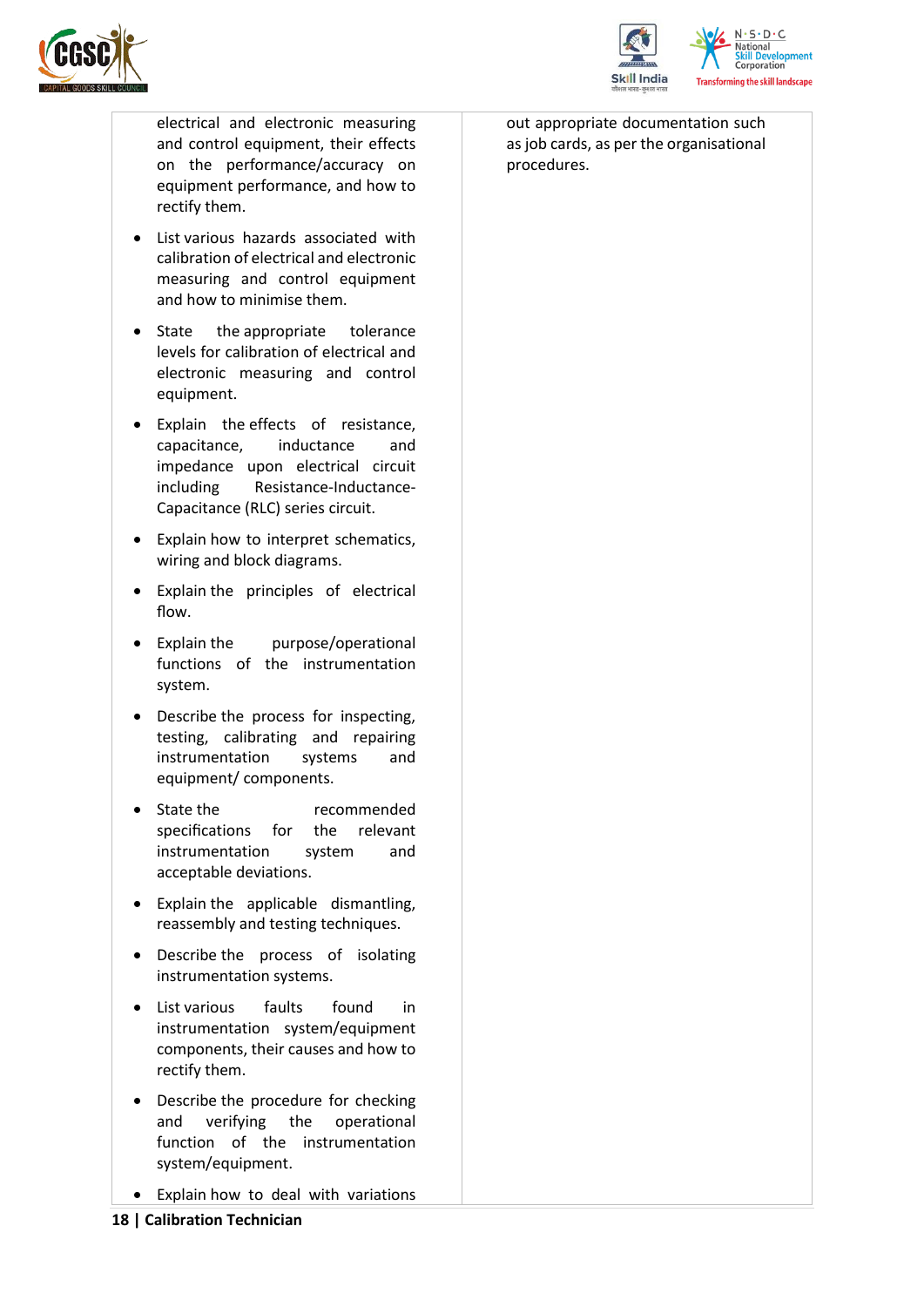



between test results and operational specifications of the instrumentation system.

- List various errors indicated by builtin devices and how to rectify them.
- Describe the process for documenting test and calibration results.
- Explain the function and process of conducting zero and span checks on instrumentation systems/equipment.

#### **Classroom Aids**

Training Kit (Trainer Guide, Presentations). Whiteboard, Marker, Projector, Laptop

#### **Tools, Equipment and Other Requirements**

Sensors, Transmitters, Converters, Indicators, Analyzers, Controllers, Power Supplies, Removable Circuit Boards, Absolute Gauge, Orifice Plate, Venturi Tube, Pressure Cell, Load Cells, Thermo Couples, Fiscal Metering Equipment, Speed Control Equipment, Speed Measurement Equipment, Vibration Switches, Proximity Probes, Linear Variable Differential Transducer, Oxygen Analyzer, Telemetry Systems, Potentiometer, Multimeter, Cathode Ray Oscilloscope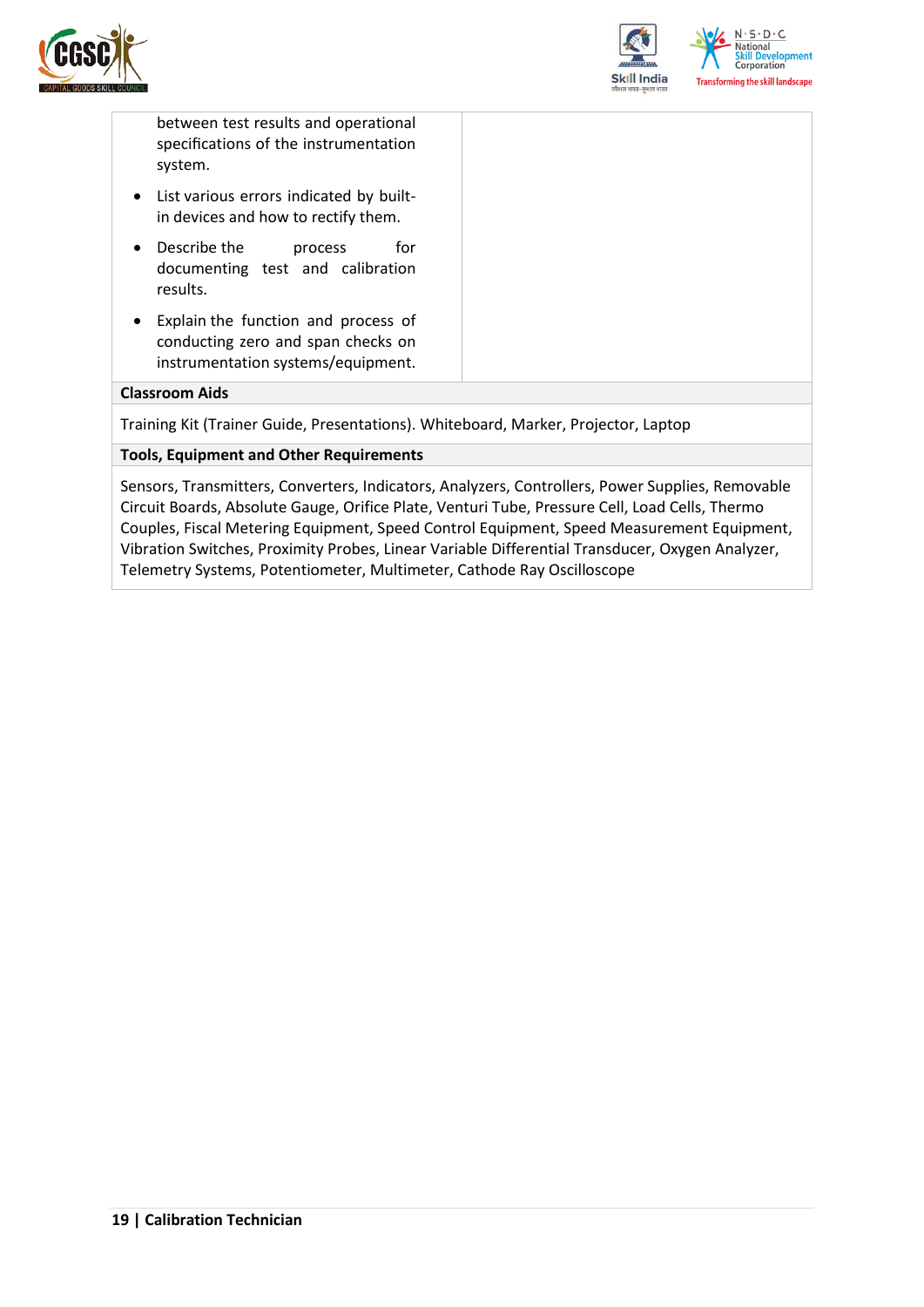



## **Annexure**

## <span id="page-19-1"></span><span id="page-19-0"></span>**Trainer Requirements**

| <b>Trainer Prerequisites</b>         |                                                    |                                               |                           |                            |                       |                                                                     |
|--------------------------------------|----------------------------------------------------|-----------------------------------------------|---------------------------|----------------------------|-----------------------|---------------------------------------------------------------------|
| <b>Minimum</b><br><b>Educational</b> | Specialization                                     | <b>Relevant Industry</b><br><b>Experience</b> |                           | <b>Training Experience</b> |                       | <b>Remarks</b>                                                      |
| Qualification                        |                                                    | Years                                         | <b>Specialization</b>     | Years                      | <b>Specialization</b> |                                                                     |
| Diploma<br>/Degree                   | Diploma<br>/Degree in<br>Mechanical<br>Engineering | 4                                             | Calibration<br>Technician | 0                          |                       | Practical skills and<br>knowledge required<br>in the relevant field |

| <b>Trainer Certification</b>                                                                                          |                                                                                                                                                                                          |  |  |
|-----------------------------------------------------------------------------------------------------------------------|------------------------------------------------------------------------------------------------------------------------------------------------------------------------------------------|--|--|
| <b>Domain Certification</b>                                                                                           | <b>Platform Certification</b>                                                                                                                                                            |  |  |
| Certified for Job Role: "Calibration Technician"<br>mapped to QP: "CSC/Q0801, v1.0". Minimum<br>accepted score is 80% | Recommended that the Trainer is certified for the<br>Job Role: "Trainer", mapped to the Qualification<br>Pack: "MEP/Q0102". Minimum accepted as per<br>respective SSC guidelines is 80%. |  |  |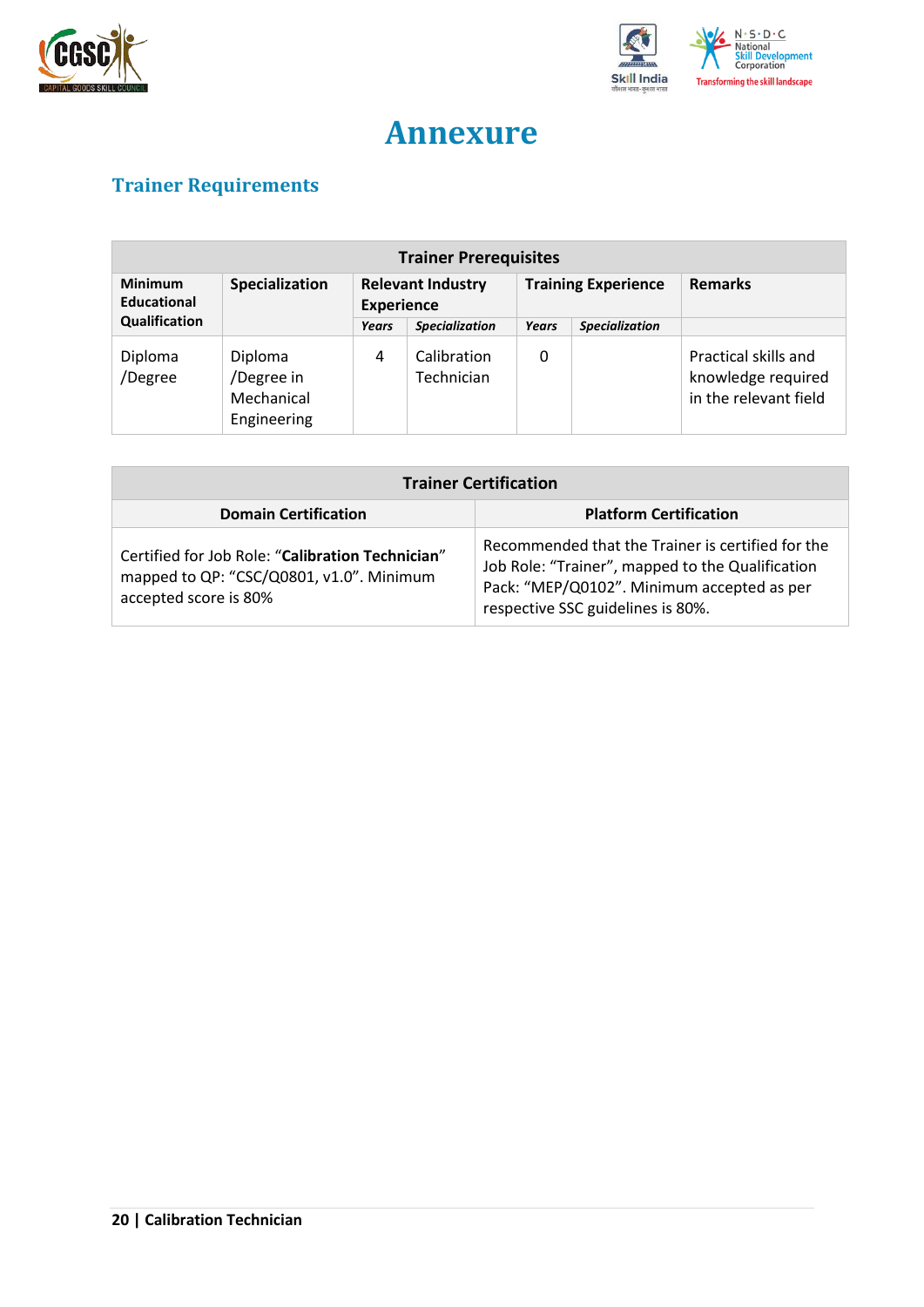



## <span id="page-20-0"></span>**Assessor Requirements**

| <b>Assessor Prerequisites</b>                  |                                                 |                                               |                           |                                                 |                       |                                                                              |  |
|------------------------------------------------|-------------------------------------------------|-----------------------------------------------|---------------------------|-------------------------------------------------|-----------------------|------------------------------------------------------------------------------|--|
| <b>Minimum</b><br>Educational<br>Qualification | Specialization                                  | <b>Relevant Industry</b><br><b>Experience</b> |                           | <b>Training/Assessment</b><br><b>Experience</b> |                       | <b>Remarks</b>                                                               |  |
|                                                |                                                 | Years                                         | <b>Specialization</b>     | Years                                           | <b>Specialization</b> |                                                                              |  |
| Diploma<br>/Degree                             | Diploma /Degree<br>in Mechanical<br>Engineering | 4                                             | Calibration<br>Technician | 0                                               |                       | Practical skills<br>and<br>knowledge<br>required in<br>the relevant<br>field |  |

| <b>Assessor Certification</b>                                                                                         |                                                                                                                                 |  |  |  |
|-----------------------------------------------------------------------------------------------------------------------|---------------------------------------------------------------------------------------------------------------------------------|--|--|--|
| <b>Domain Certification</b>                                                                                           | <b>Platform Certification</b>                                                                                                   |  |  |  |
| Certified for Job Role: "Calibration Technician"<br>mapped to QP: "CSC/Q0801, v1.0". Minimum<br>accepted score is 80% | Certified for the Job Role: "Assessor", mapped<br>to the Qualification Pack: "MEP/Q2701, v1.0", with a<br>minimum score of 80%. |  |  |  |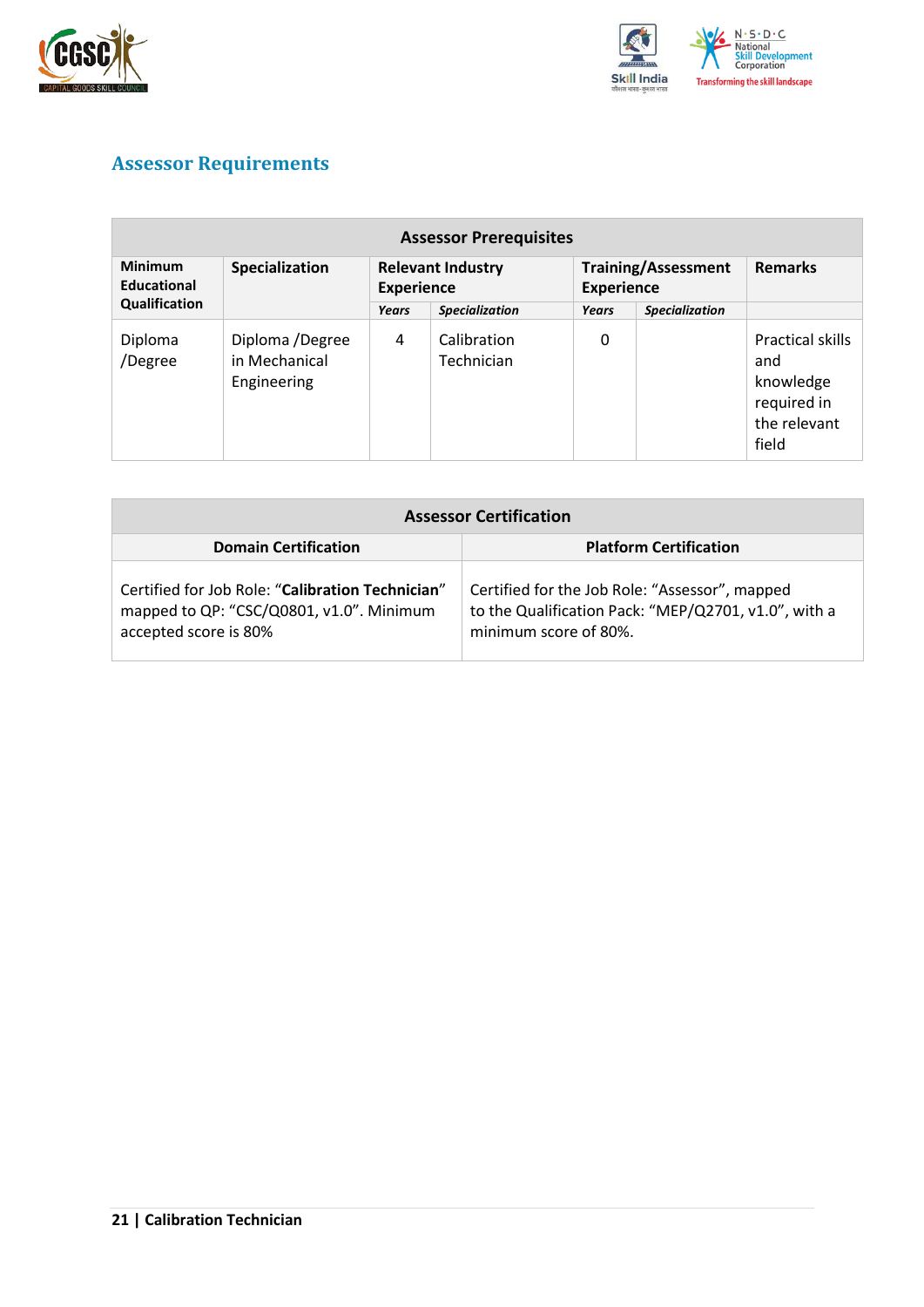



### <span id="page-21-0"></span>**Assessment Strategy**

- 1. Assessment System Overview:
	- Batches assigned to the assessment agencies for conducting the assessment on SDMS/SIP or email
	- Assessment agencies send the assessment confirmation to VTP/TC looping SSC
	- The assessment agency deploys the ToA certified Assessor for executing the assessment
	- SSC monitors the assessment process & records
- 2. Testing Environment

To ensure a conducive environment for conducting a test, the trainer will:

- Confirm that the centre is available at the same address as mentioned on SDMS or SIP
- Check the duration of the training.
- Check the Assessment Start and End time to be 10 a.m. and 5 p.m. respectively
- Ensure there are 2 Assessors if the batch size is more than 30.
- Check that the allotted time to the candidates to complete Theory & Practical Assessment is correct.
- Check the mode of assessment—Online (TAB/Computer) or Offline (OMR/PP).
- Confirm the number of TABs on the ground are correct to execute the Assessment smoothly.
- Check the availability of the Lab Equipment for the particular Job Role.
- 3. Assessment Quality Assurance levels / Framework:
	- Question papers created by the Subject Matter Experts (SME)
	- Question papers created by the SME verified by the other subject Matter Experts
	- Questions are mapped with NOS and PC
	- Question papers are prepared considering that levels 1 to 3 are for the unskilled & semiskilled individuals, and levels 4 and above are for the skilled, supervisor & higher management
	- The assessor must be ToA certified and the trainer must be ToT Certified
	- The assessment agency must follow the assessment guidelines to conduct the assessment
- 4. Types of evidence or evidence-gathering protocol:
	- Time-stamped & geotagged reporting of the assessor from assessment location
	- Centre photographs with signboards and scheme-specific branding
	- Biometric or manual attendance sheet (stamped by TP) of the trainees during the training period
	- Time-stamped & geotagged assessment (Theory + Viva + Practical) photographs & videos
- 5. Method of verification or validation:

To verify the details submitted by the training centre, the assessor will undertake:

- A surprise visit to the assessment location
- A random audit of the batch
- A random audit of any candidate
- 6. Method for assessment documentation, archiving, and access
	- To protect the assessment papers and information, the assessor will ensure:
		- Hard copies of the documents are stored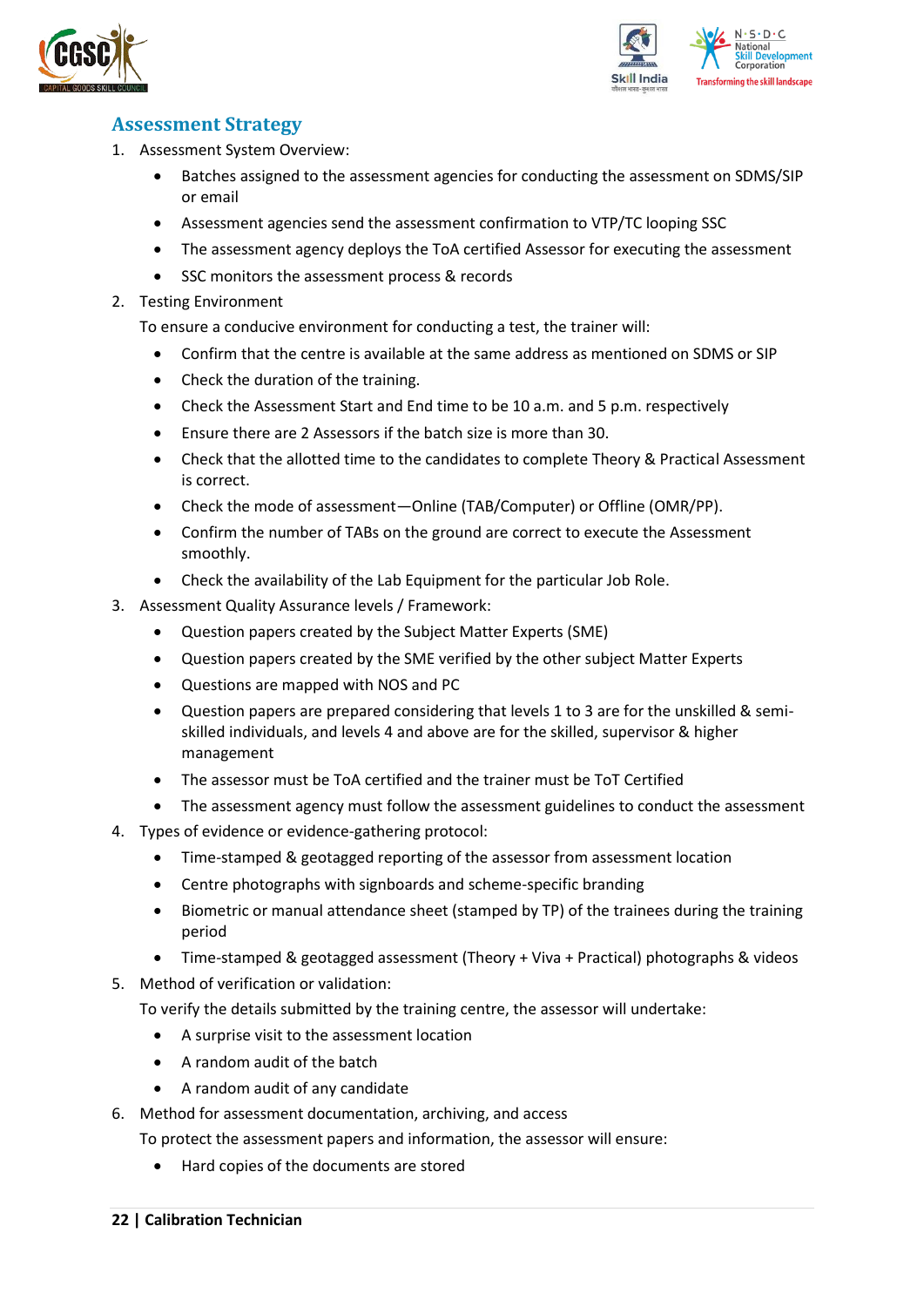



- Soft copies of the documents & photographs of the assessment are uploaded/accessed from Cloud Storage
- Soft copies of the documents & photographs of the assessment are stored on the Hard drive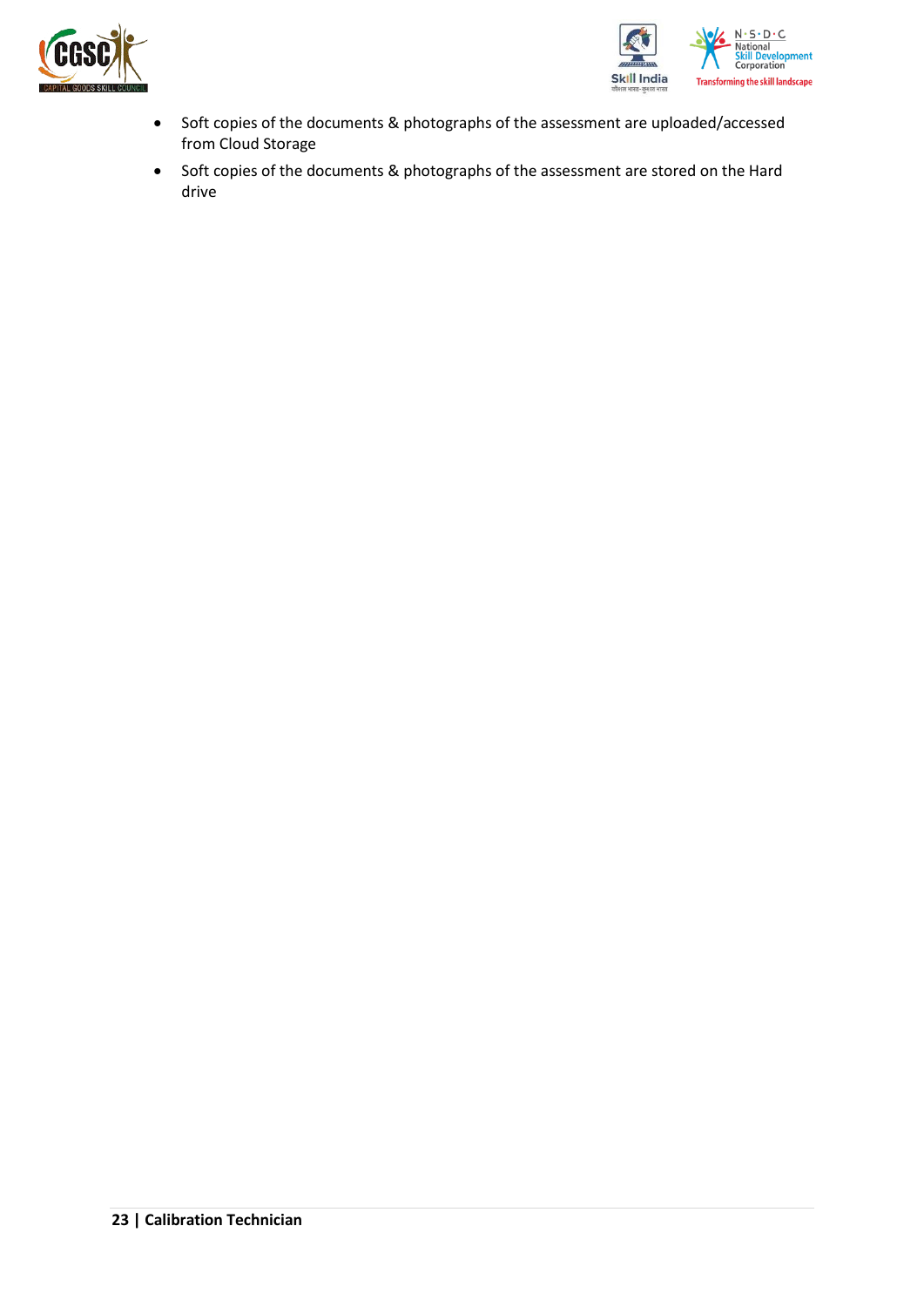



## <span id="page-23-0"></span>**References**

### <span id="page-23-1"></span>**Glossary**

| <b>Term</b>                  | <b>Description</b>                                                                                                                                                                                                                                                                                                                                |
|------------------------------|---------------------------------------------------------------------------------------------------------------------------------------------------------------------------------------------------------------------------------------------------------------------------------------------------------------------------------------------------|
| <b>Declarative knowledge</b> | Declarative knowledge refers to facts, concepts and principles that need to<br>be known and/or understood in order to accomplish a task or to solve a<br>problem.                                                                                                                                                                                 |
| <b>Key Learning</b>          | The key learning outcome is the statement of what a learner needs to know,<br>understand and be able to do in order to achieve the terminal outcomes. A<br>set of key learning outcomes will make up the training outcomes. Training<br>outcome is specified in terms of knowledge, understanding (theory) and<br>skills (practical application). |
| (M) TLO                      | On-the-job training (Mandatory); trainees are mandated to complete<br>specified hours of training on-site                                                                                                                                                                                                                                         |
| OJT (R)                      | On-the-job training (Recommended); trainees are recommended the<br>specified hours of training on-site                                                                                                                                                                                                                                            |
| <b>Procedural Knowledge</b>  | Procedural knowledge addresses how to do something, or how to perform a                                                                                                                                                                                                                                                                           |
| <b>Training Outcome</b>      | Training outcome is a statement of what a learner will know, understand<br>and be able to do upon the completion of the training.                                                                                                                                                                                                                 |
| <b>Terminal Outcome</b>      | The terminal outcome is a statement of what a learner will know,<br>understand and be able to do upon the completion of a module. A set of<br>terminal outcomes help to achieve the training outcome.                                                                                                                                             |